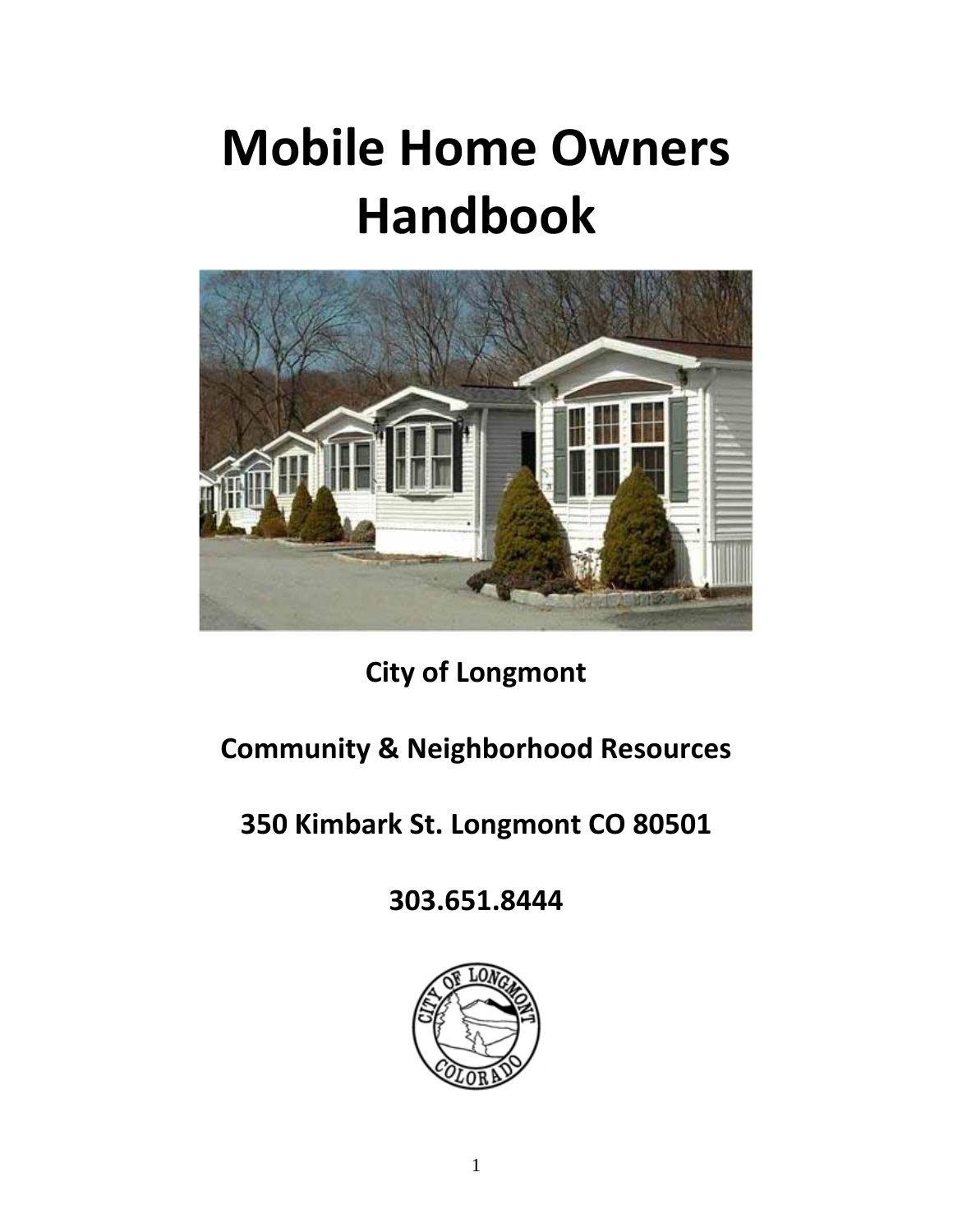# TABLE OF CONTENTS

| T.          |                                                                                                                                                                                               |   |
|-------------|-----------------------------------------------------------------------------------------------------------------------------------------------------------------------------------------------|---|
| Ш.          | BEGINNING A RENTAL AGREEMENT                                                                                                                                                                  | 2 |
|             | A.<br>Purpose of Terms, Conditions, Rules and Regulations 3<br><b>B.</b><br>$C_{\cdot}$<br>D.<br>E.<br>$F_{\perp}$<br>G.<br>$H_{\cdot}$<br>Other Laws Regarding Sales of Mobile Homes 7<br>Η. |   |
| III.        | TERMINATION OF A RENTAL AGREEMENT 8<br>A.<br><b>B.</b><br>Termination by the Mobile Home Park 8<br>1 <sub>1</sub><br>2.<br>General Information about Eviction 10<br>3.                        |   |
| $IV_{-}$    | OTHER ASPECTS OF MOBILE HOME PARK LIVING 13<br>Α.<br><b>B.</b><br>$C_{\cdot}$<br>D.                                                                                                           |   |
| $V_{\cdot}$ |                                                                                                                                                                                               |   |
| V.          | MOBILE HOME PARK ACT (C.R.S. §38-12-200.1 et seq.) 18                                                                                                                                         |   |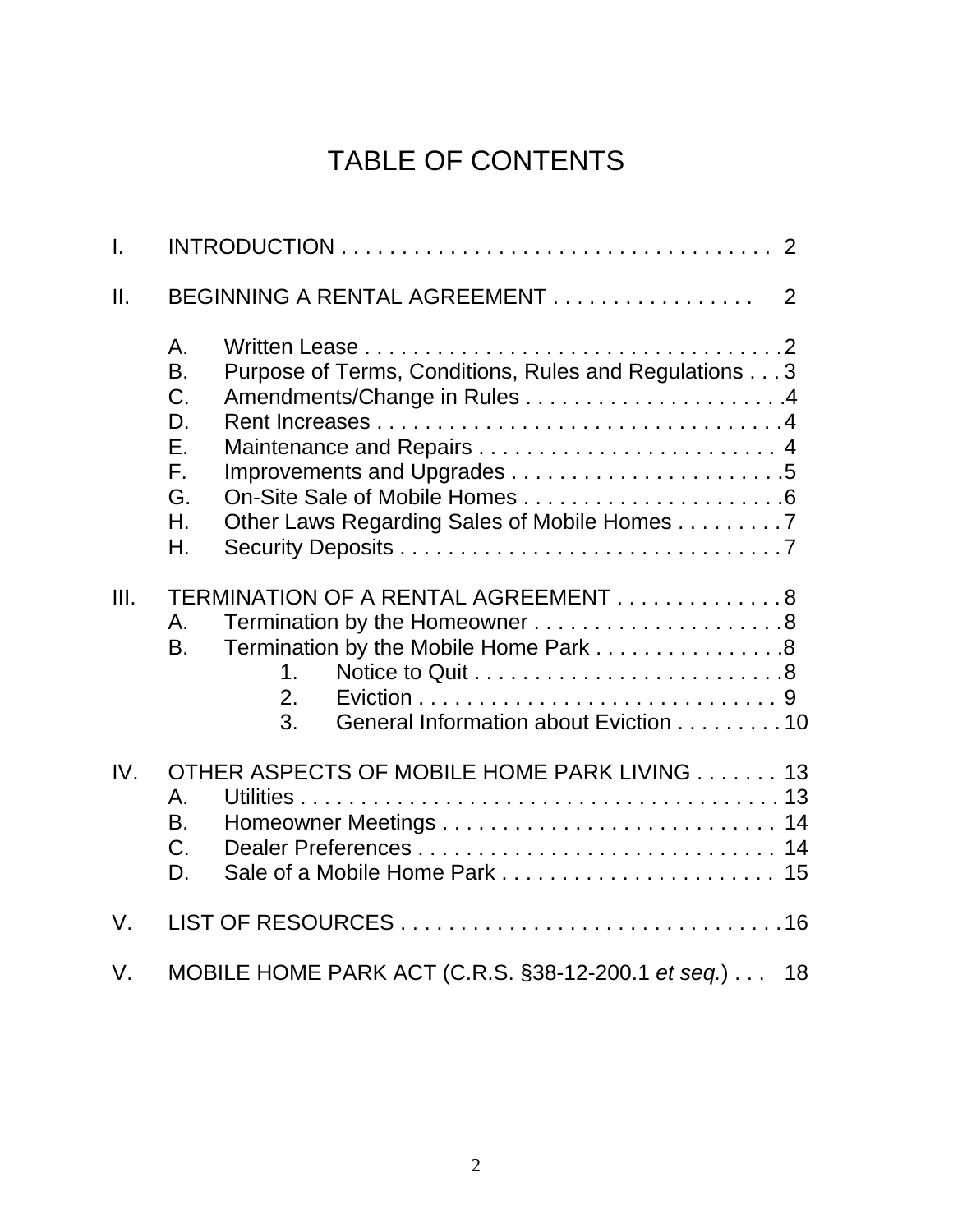# **I. INTRODUCTION**

The purpose of the **Mobile Home Owner's Handbook** is to explain in clear language Colorado's mobile home park law. In Colorado, the *Mobile Home Park Act* ("the Act") governs mobile home parks and can be found in the *Colorado Revised Statutes* at C.R.S. §§ 38-12-200.1 thru 220. The complete Act is appended at the end of this *Handbook.* 

**NOTE:** This *Handbook* is not intended as a substitute for seeking advice from an attorney. All information contained in this *Handbook* is subject to change at any time through legislation and court decisions. If you need legal advice regarding the Act and its application, you should consult with an attorney.

The law differs depending on whether a mobile home is owner-occupied or is a rental unit. This *Handbook* addresses owner-occupied units in mobile home parks. For laws applicable to the landlord/tenant relationship regarding a mobile home, see the *Rental Property Handbook for Landlords and Tenants in the City of Longmont*, available from:

Community and Neighborhood Resources City of Longmont 350 Kimbark Street Longmont (303.651.8444) or Online at www.ci.longmont.co.us/cnr/handbook/landlord\_tenant/index.htm.

Some mobile home parks do not lease to non owner-occupants. Every mobile home owner should read and understand the policies of their particular mobile home park, as detailed in their lease agreement.

It is always recommended to keep a file of letters, notices and rule amendments, as well as a log of communications between mobile home owners and mobile home park management. Documentation becomes especially important when disagreements arise during the course of a long-term tenancy.

# **II. BEGINNING A RENTAL AGREEMENT**

## **A. Written Lease**

All mobile home park rentals must have a written lease agreement stating the terms, conditions, rules and regulations that will apply during the rental term. (C.R.S. § 38-12- 202(1)(a). Do not sign a rental agreement unless you have read and understand each provision of the lease. Ask questions and clarify language in the lease if necessary before you sign. The landlord (the owner or the manager of the mobile home park) and the mobile home owner(s) should all sign the lease agreement, two originals should be executed, and a fully signed copy should be provided to the mobile home owner.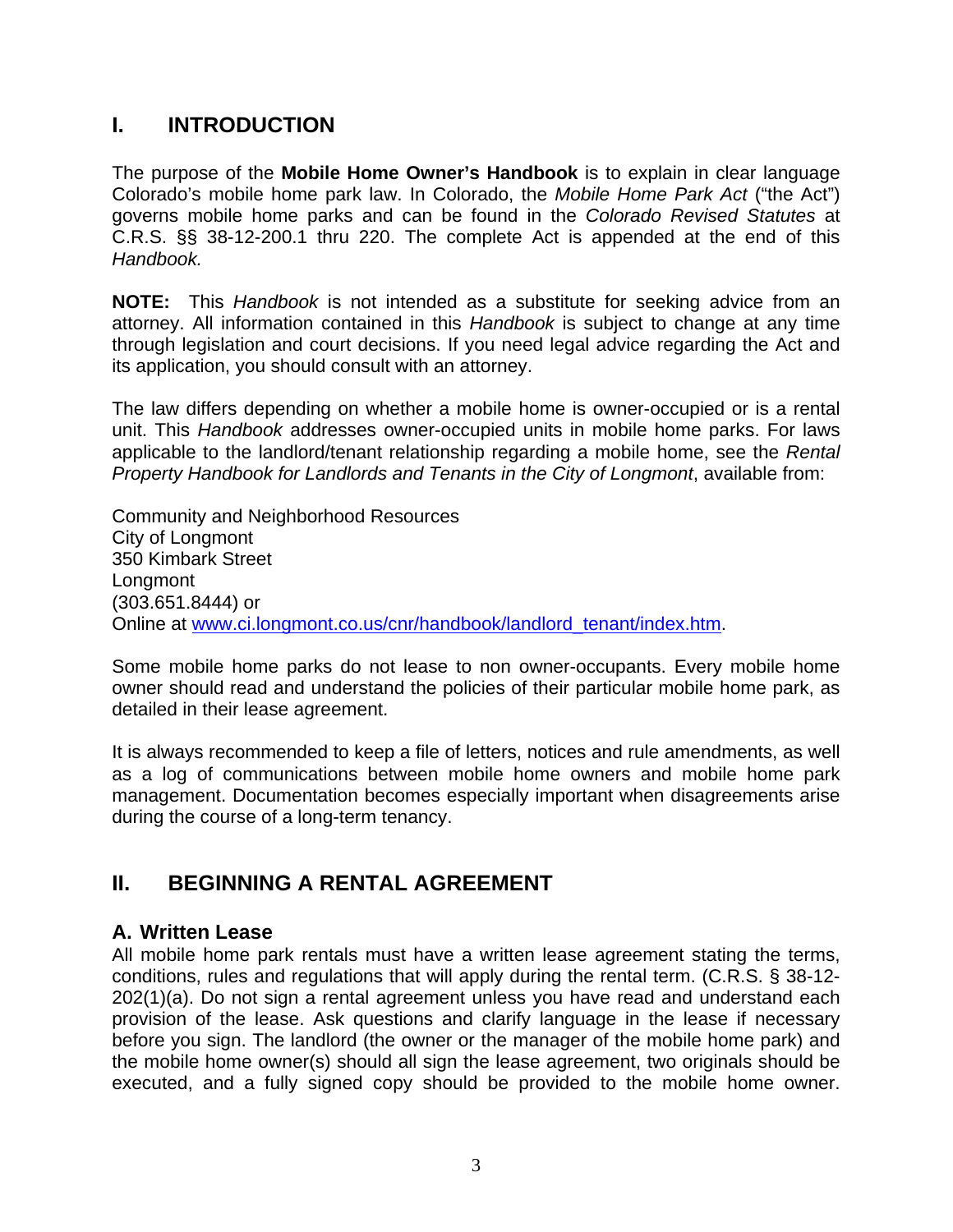Remember: signing the rental agreement means that you have agreed to be legally bound by the terms of the lease.

This *Handbook* discusses some of the issues that should be considered before signing a rental agreement. If the parties negotiate and agree on rental terms not covered by this *Handbook*, **always memorialize the agreement in writing**. An oral contract is a contract, and can be enforceable; however, the difficulty with oral contracts is always proof. At the point that the parties to an oral contract are in disagreement over the terms of that contract, it becomes difficult for a judge to sort out and usually will not be enforced without substantial evidence.

**NOTE**: The rules and regulations in the original lease can be amended. *See* this *Handbook*, page 5, "Improvements and Upgrades" and "Grandfathering".

**Minimum Required Disclosure**: Mobile home park rules and regulations must be fully  $\overline{\text{disclosed}} - \text{in writing, in a rental agreement} - \text{to any prospective resident of the park.}$ The disclosures must be made prior to the rental or occupancy of a mobile home space or lot. *See* C.R.S. §38-121-213.

#### **Disclosures must include:**

- 1. Term of tenancy, whether for a specific length of time, i.e., one year or more, or as a month-to-month. An initial term can be for less than one year *only* if there is a specific date each year on which all leases are renewed and the homeowner moves in after that date. A homeowner may request a fixed term before signing a lease.
- 2. Amount of monthly rent
- 3. Day of the month that the rent payment is due
- 4. Number of days after the rent due date that a payment will be considered to be late
- 5. Current park rules and regulations
- 6. Name and mailing address to which a manager's decision can be appealed
- 7. All other charges (on top of rent) for which the homeowner will be responsible

All terms and conditions are subject to Colorado law. Any particular term or condition that violates current Colorado law will be unenforceable; an unenforceable term, however, does not invalidate the rest of the rental agreement.

#### **B. Purpose of Terms, Conditions, Rules and Regulations**

Colorado law states that the rules and regulations of a mobile home park must be meant to - and are enforceable only if - they:

- 1. Promote the convenience, safety or welfare of the homeowners, or
- 2. Protect and preserve the premises from abuse, or
- 3. Fairly distribute services and facilities provided to the homeowners, and
- 4. Are reasonably related to their stated purpose, and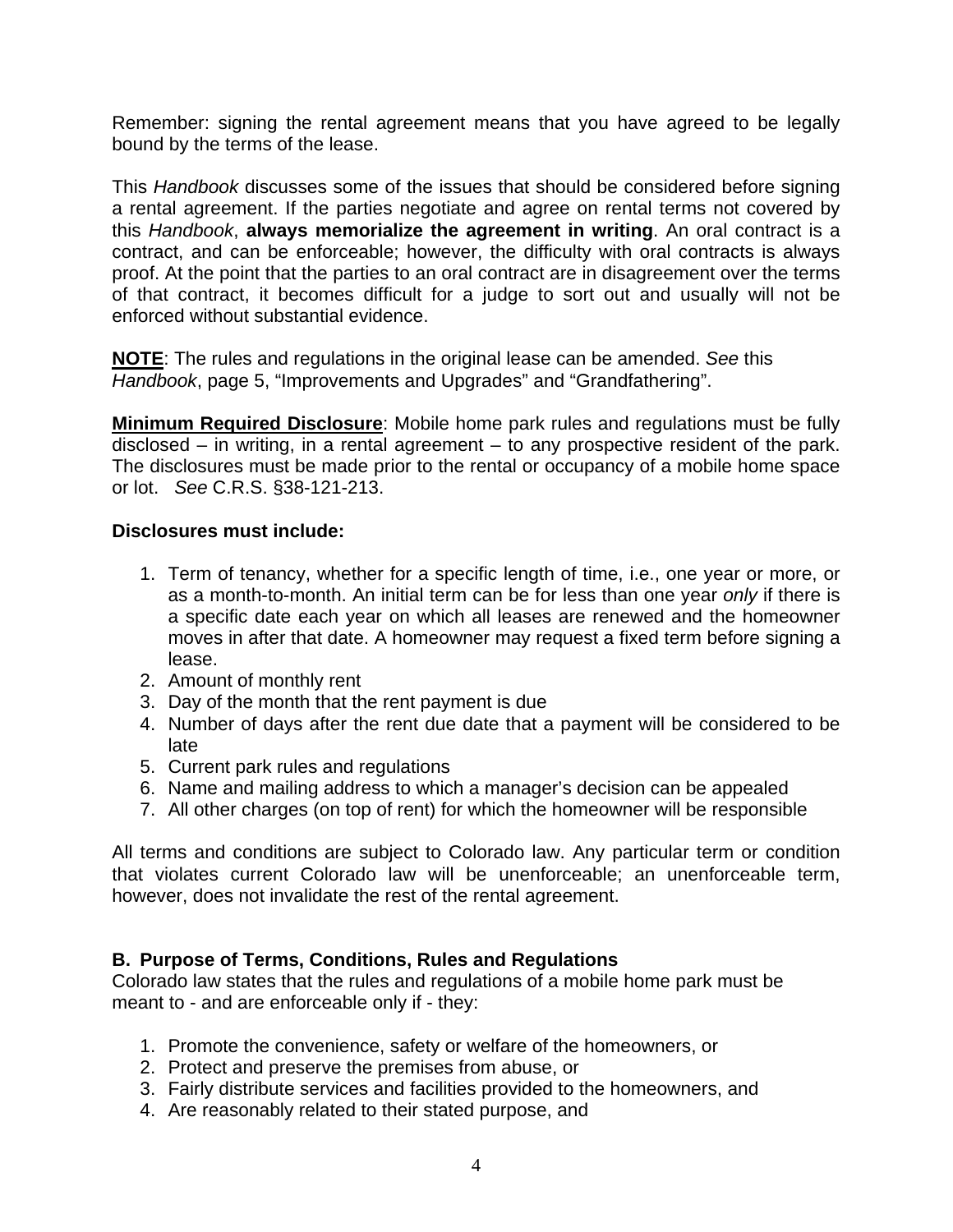- 5. Are not retaliatory or discriminatory, and
- 6. Are explicit enough to make it clear to a homeowner what that homeowner must or must do, and
- 7. Are in writing and disclosed before a homeowner signs a rental agreement.

*See* C.R.S. §38-12-214.

#### **C. Amendments/Change in Rules**

Mobile home parks may amend existing rules and regulations and may adopt new rules. **A 60-day notice is required** before a new park rule can be enforced. A new rule can be enforced after the proper 60-day notice, even if a homeowner does not agree with the rule, as long as the rule is reasonable. C.R.S. §38-12-203(1)(c).

**During the 60-day interim**: Before a new rule goes into effect, a homeowner and homeowner associations can contact the park management to:

- 1. Suggest amendments
- 2. Sign written protests to the change
- 3. Challenge the reasonableness of the rule
- 4. Or ask to get involved in the process of rule-making and adoption.

#### **D. Rent Increases**

If a mobile home park tenant has a month-to-month lease, the rent can be increased only with a 60-day written notice to the homeowner. If a mobile home park tenant has a fixed term lease, the rent can only be increased at the end of the lease term unless the lease itself gives the park management the right to increase the rent after no less than a 60-day written notice to the homeowner.

The written notice of a rent increase must include:

- 1. The amount of the rent increase
- 2. The effective date of the rent increase *(at least 60 days after the date of the written notice)*
- 3. The name, address and telephone number of park management if any of this information was not included in the original rental agreement

*See* C.R.S. §39-12-204(2).

Colorado prohibits rent control except when a park is owned by housing authorities or other public agencies. C.R.S. §38-12-301.

#### **E. Maintenance and Repairs**

The responsibilities of both the homeowner and the mobile home park management will be described in the rental agreement. In general, a homeowner will be responsible for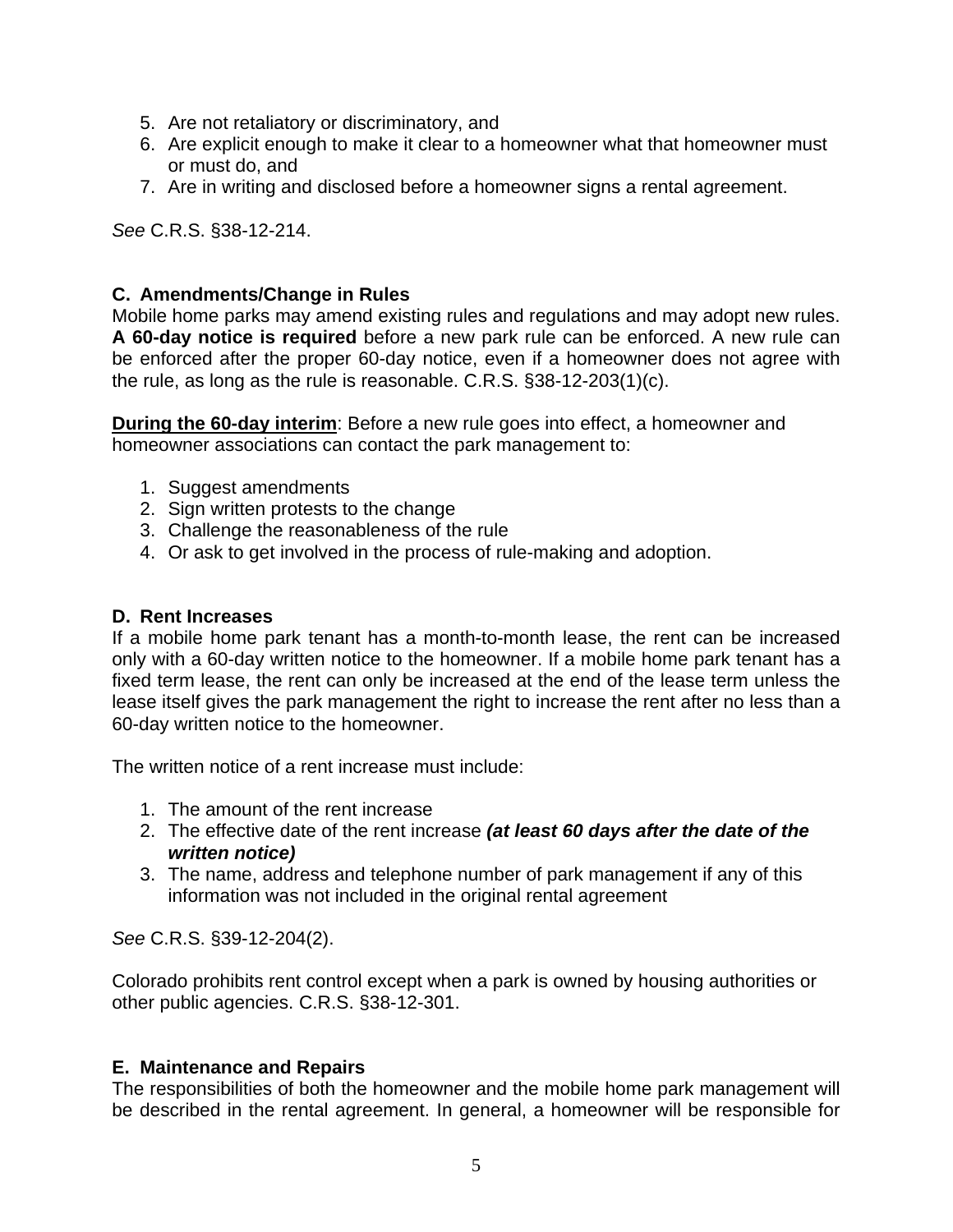keeping the mobile home and the home site up to the standards set by the park rules and regulations. Major park landscaping projects are the responsibility of the park management. **When unsure, read your lease**.

When homeowners do not keep their mobile home and their site up to the standards described by the park rules and regulations, the park management can either:

- 1. Do the maintenance themselves and bill the tenant for the reasonable costs incurred, or
- 2. Give a notice of intent to evict the homeowner.

*See* C.R.S. §38-12-212.3(3)(b).

Park management is responsible for the cost of maintenance and repair of:

- 1. Sewer and utility service lines owned and provided by the park
- 2. Buildings and structures provided by the park for the use of the residents
- 3. Park premises. Premises means existing facilities, including furniture and utilities, the common-area grounds and any other amenity provide for the use of all homeowners.

The park cannot require a park resident to assume these costs.

*See* C.R.S. §38-12-212.3(1) and (2).

Park residents *can* be required to pay for the repair of damage caused by the resident to park property or the property of other residents. C.R.S. §38-12-212.3(3)(a).

#### **F. Improvements and Upgrades**

1

Park rules and regulations may change, requiring additional improvements and upgrades to mobile homes already within the park. Non-compliance with the new rules and regulations may be "grandfathered" in so that existing mobile home owners in the park are not evicted if they cannot make the required upgrades. Grandfathering<sup>1</sup> is meant to save homeowners the expense and hardship of complying with rules that were not part of the rental agreement when they first signed. Any rule or regulation put into place without the consent of a mobile home owner after that owner signs an initial agreement are considered *prima facie* unreasonable and are unenforceable against that mobile home owner. However, if a mobile home owner signs any document stating consent to the new rules, the owner must then comply with those rules. C.R.S. §38-12-  $203(1)(c)$ .

Even if mobile home owners are grandfathered in regarding new park rules and regulations, and have not had to comply by upgrading their mobile home during their

<sup>&</sup>lt;sup>1</sup> Any legal exemption for a business or persons from compliance with a new regulation that changes rights or privileges previously agreed to.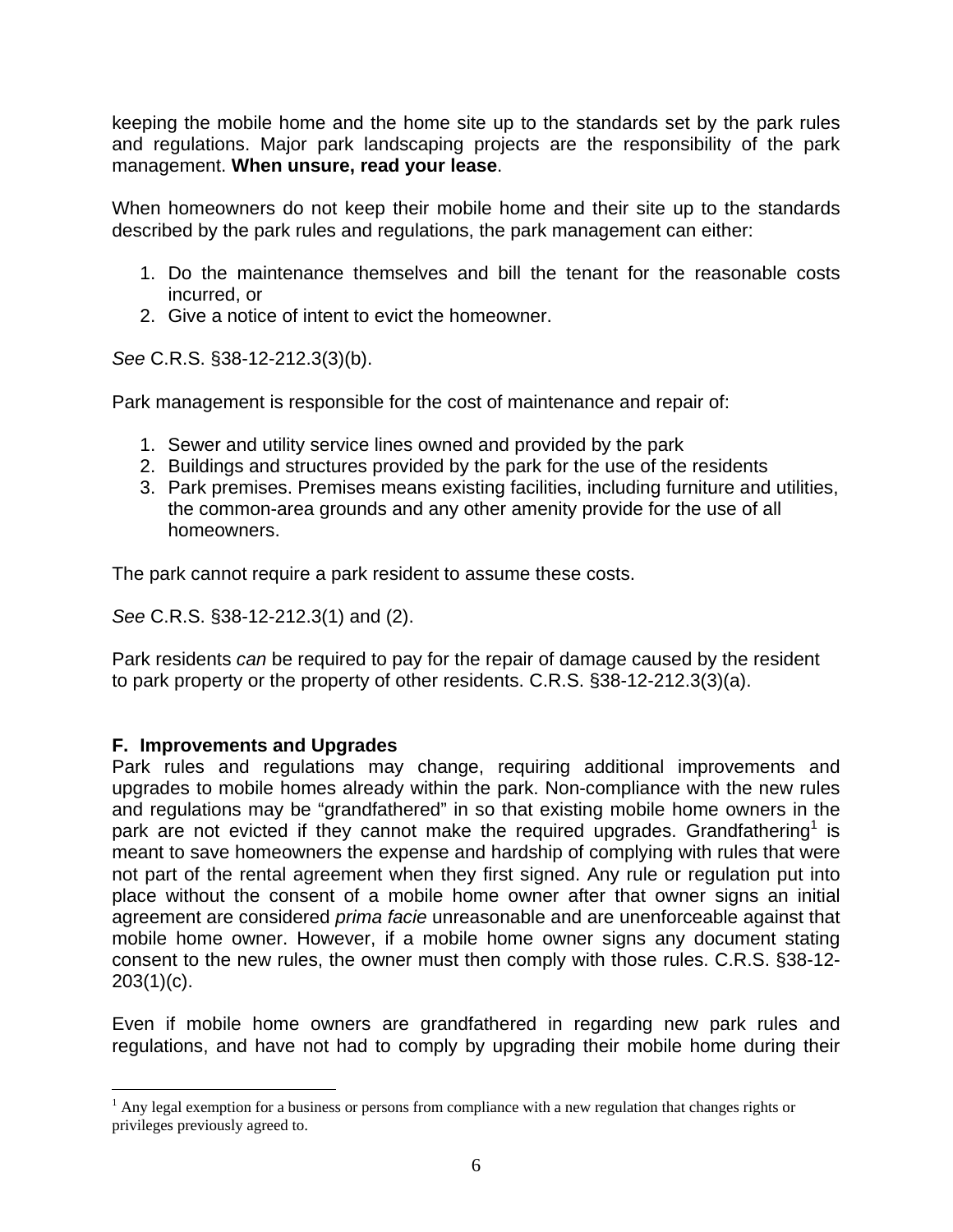tenancy, they may be required to upgrade as a condition of allowing their mobile home to remain in the park after it is sold to a new owner. Through sales and move-outs, parks can eventually bring all homes into compliance with new rules and regulations. When homeowners seek approval to sell their mobile home for retention on site, either the homeowner or the new purchaser will be responsible for upgrading the home to meet the current standards spelled out in the rules and regulations.

**NOTE:** Some parks will **refuse to approve** the on-site sale of homes that do not comply with the current rules and regulations. *See* below in this *Handbook*, "On-site Sales of Mobile Homes."

#### **G. On-site Sales of Mobile Homes**

Most mobile homeowners, when they decide to relocate, want to sell their home on-site. **Read the rental agreement** for the restrictions, criteria and procedures of your particular park. In order to avoid surprises, ask what criteria are currently in place in your park, if no policy is stated in the rental agreement. Common considerations for approving an on-site sale include:

- Compliance with current rules and regulations
- Compliance wit safety codes (electrical, fire, etc.)
- Age, construction of and/or overall condition of the home

If the park does not approve a mobile home for on-site sale, the homeowner may still show the home for sale in the park, but the home must be **moved out of the park** when it is sold. However, parks may not unreasonably restrict the resale of a home in the park. A park will typically have restrictions regarding placement, size and character of "For Sale" signs, for example, but cannot absolutely prohibit such signs.

Park management cannot require a standard selling fee or transfer fee from a homeowner wishing to sell their mobile home or from a prospective buyer as a condition of continued tenancy in the park. However, reasonable selling or transfer fees for services **actually performed** by the management can be charged to the seller if agreed to in writing.

*See* C.R.S. §38-12-211.

**Moving a home off-site**: Homeowners should be aware of the range of costs that may be involved in selling a mobile home, whether the intention is to move it out of a park or the home is not in compliance with park regulations and has been denied an on-site sale. Some of those costs include: dismantling fixtures and utilities, transporting the home, and reconnecting the utilities at a new site.

**Options**: A homeowner may want to make a special arrangement with the park management, the buyer, or both. For example, the homeowner may agree that specific upgrades will be made with the proceeds of the sale. The buyer then gets a home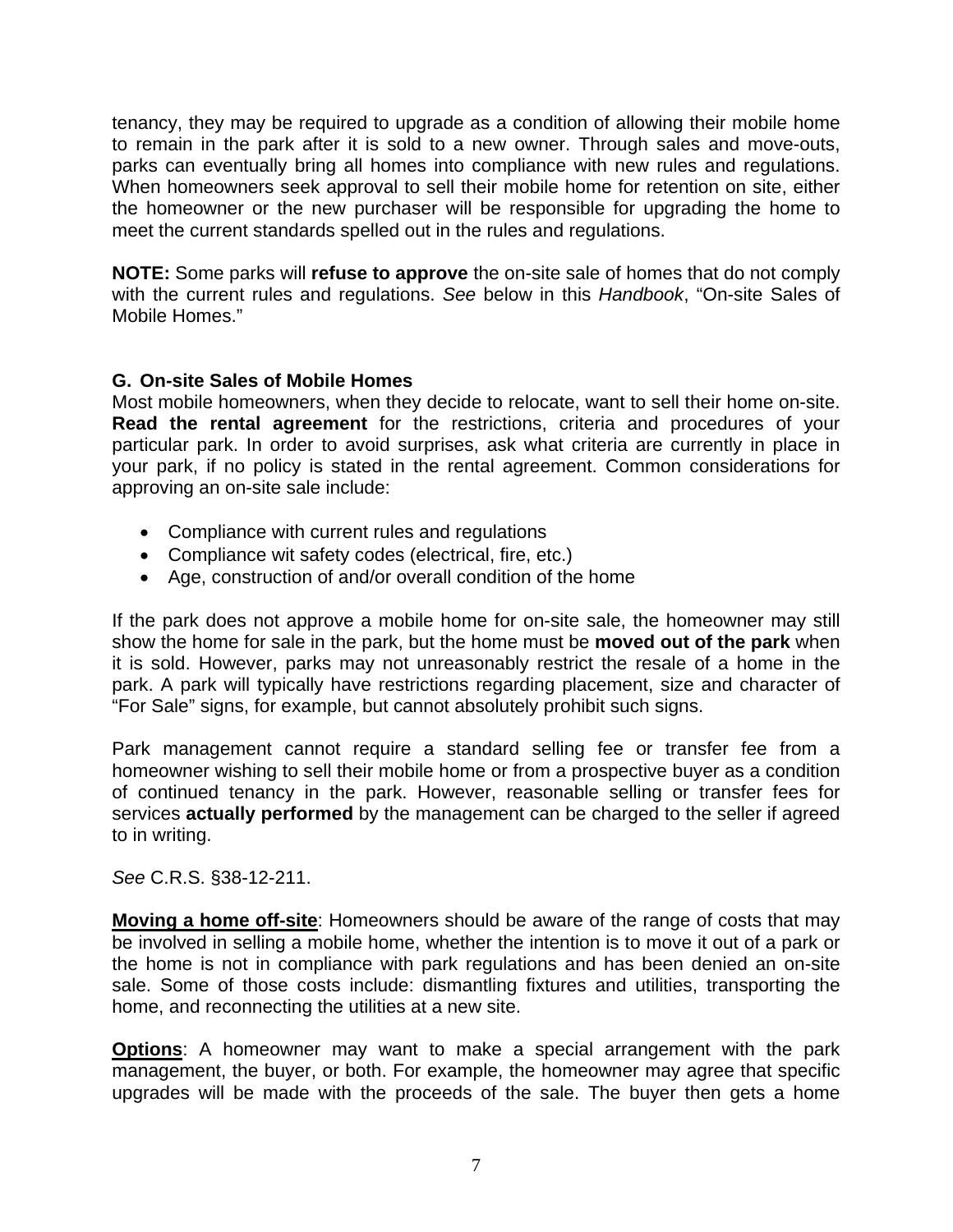acceptable under park rules and regulations and the seller can utilize the value of an on-site sale in setting the purchase price.

#### **H. Other Laws Regarding Sales of Mobile Homes**

A mobile home park cannot require a prospective buyer to purchase a mobile home from any particular seller and cannot give preference to a buyer who purchases from a particular seller. Likewise, a seller cannot require a buyer to locate in a particular mobile home park. C.R.S. §38-12-210.

Mobile home parks must treat all persons equally when leasing space in the park, with the exception that a park can be designated as a "senior-only" park. A senior-only park must meet the following criteria:

- 1. Provided by a state or federal program specifically designed and operated to assist older persons, or,
- 2. Is intended for, and solely occupied by, persons sixty-two years of age or older, or
- 3. Is intended and operated for occupancy by at least one person fifty-five years of age or older.

*See* C.R.S. §24-34-502(7)(b) for additional requirements.

A mobile home seller cannot pay or otherwise compensate a park to reserve spaces or to induce the park to accept homes sold by that seller. C.R.S. §38-12-212. Likewise, a park cannot pay to, or receive an entry free from, a seller as a condition for tenancy in the park. "Entry fee" means a fee received from or paid to a mobile home park in addition to rent, security deposits, governmental fees, utilities, or charges for services actually performed by the park management and agreed to in writing by the homeowner. A civil lawsuit can be brought for violation of this statute; the court can award court costs and attorney fees to the prevailing party in such a suit. C.R.S. §38- 12-209.

#### **I. Security Deposits**

Colorado law sets a maximum that a park may charge as a security deposit. For singlewide units, the maximum is one month's rent; for multi-wide units, the maximum is two month's rent. C.R.S. §38-12-207. All security deposits paid after July 1, 1979 must be deposited in a separate trust account by the park owner. C.R.S. §38-12-209(1)(b).

Homeowners should always leave a forwarding address where deposit return checks are to be mailed. In the event that a check is not provided in a reasonable amount of time, homeowners should first contact management to clarify status of the deposit - for example, whether deductions were made for damage to the mobile home site - and arrange for a return of the deposit. Confirm all arrangements and agreements in writing. If a homeowner cannot reach agreement with the management regarding return of the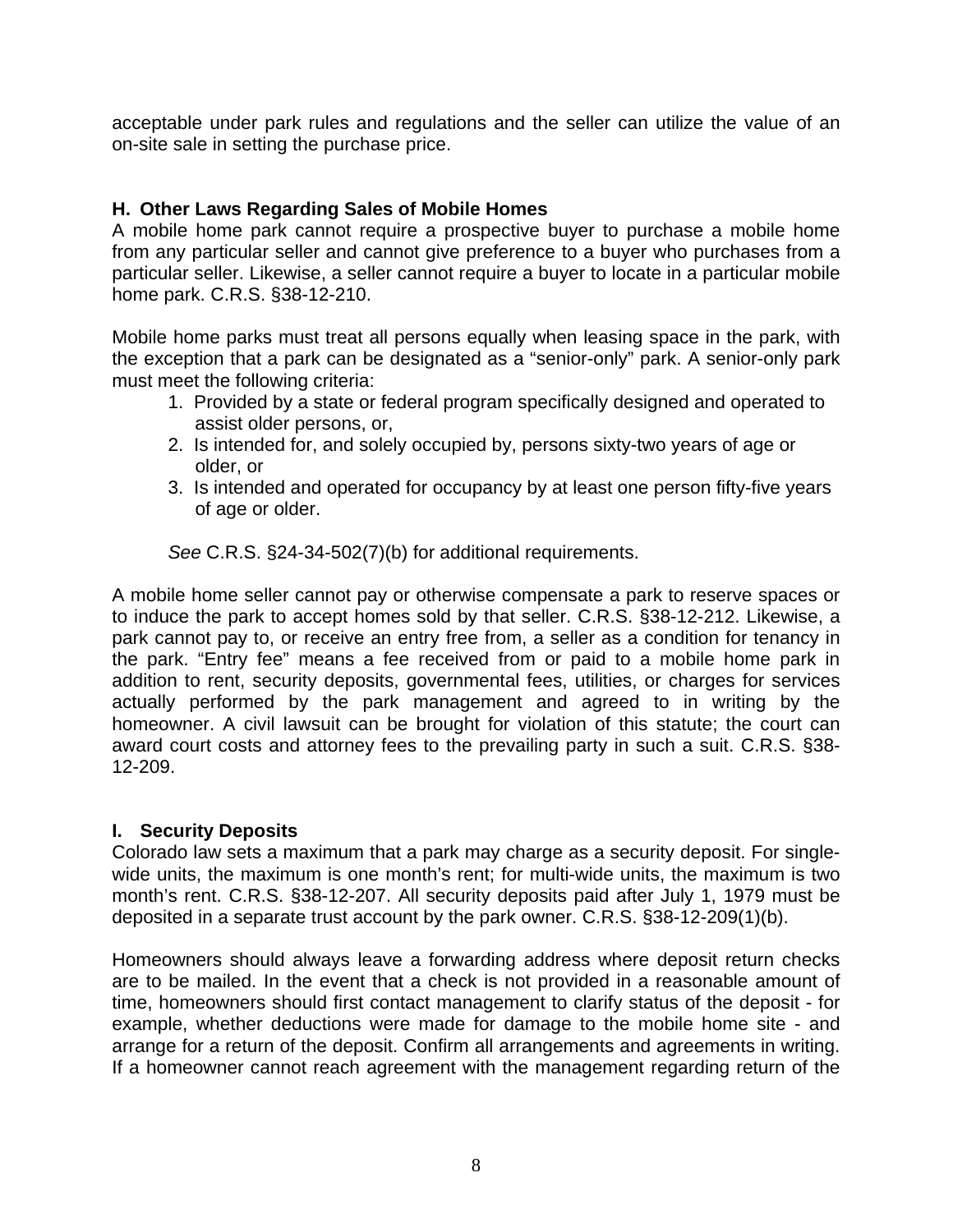security deposit, either party can seek mediation<sup>2</sup> or obtain legal advice from an attorney.

**Return of Deposit**: Colorado law does not address the return of mobile home security deposits. If the rental agreement does not address the issue, try negotiating a time frame by which you can expect your deposit to be returned, and incorporate that time frame into the rental agreement. For example, some rental agreements state the homeowner will receive the balance of the security deposit, along with an explanation of any deductions, "within 60 days after the expiration or termination of tenancy." **Remember:** landlord-tenant law does not apply to mobile home park security deposits. Mobile home park management and homeowners can always, however, agree to use the landlord-tenant framework.

# **III. TERMINATION OF A RENTAL AGREEMENT**

A rental agreement can end in two ways:

- 1. By mutual agreement/termination between the homeowner and the mobile home park; or
- 2. By court action/eviction for non-payment of rent or violation of park rules or regulations.

Notice requirement to the homeowner is different for each of these types of termination.

#### **A. Termination by Homeowner**

Homeowners should consult their rental agreement and the park rules and regulations and proceed according to the process spelled out in that agreement. For example, a rental agreement usually specifies how long in advance a homeowner has to give the park written notice of intent to terminate. NOTE: if a rental agreement indicates that notice has to be given in writing, oral notice is not sufficient. But, even if the lease agreement does not address this issue, always GIVE NOTICE IN WRITING.

## **B. Termination by Mobile Home Park**

When terminating the tenancy of a park resident, the park must proceed according to Colorado law as explained below. These procedures are meant to protect homeowners from groundless termination.

#### **1. Notice to Quit**

1

Before an eviction complaint can be filed in court to terminate a rental agreement for cause, a park must serve the homeowner with notice by posting a "Notice to Quit" on the mobile home. The Notice must state:

 $2^2$  A process that involves the use of a neutral third party to facilitate agreement. The City of Longmont has a taxpayer supported mediation service, Longmont Mediation Services, which provides mediation at no charge to residents and business owners within the City of Longmont. For more information, call 303.651.8444.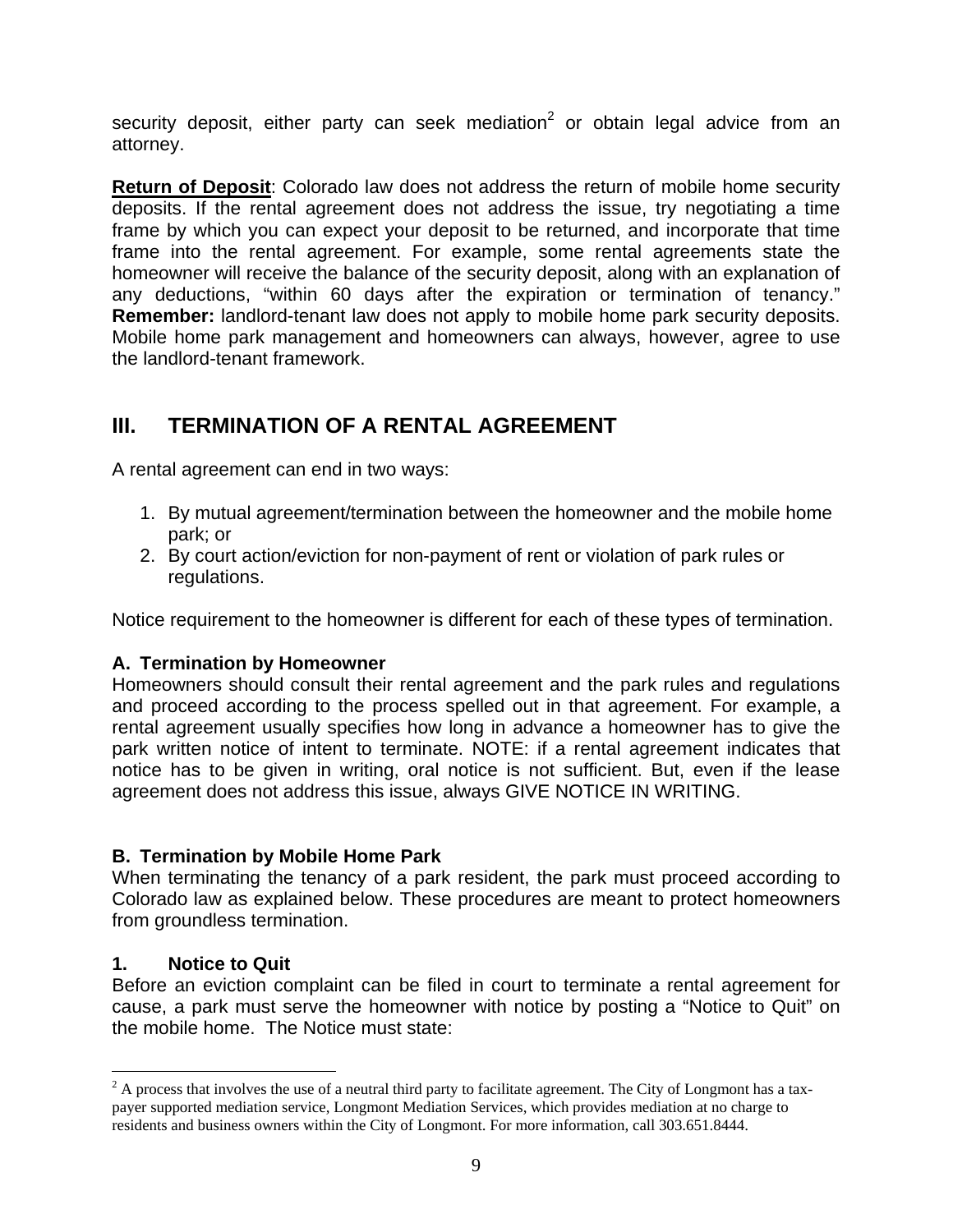- 1. The date by which the mobile home needs to removed from the mobile home park
	- Not less than 30 days if the mobile home is being occupied by persons other than the owner(s) and is in violation of the park rules and regulations C.R.S. §38-12-202(c)(I)
	- Not less than 60 days C.R.S. §38-12-202(c)(l)
	- Not less than ten days if the occupant or owner of the mobile home has engaged in willful, wanton or malicious damage to property of the landlord, another homeowner or guests of either, or commits a felony as described in C.R.S. §18 articles 3, 4, 6, 7, 9, 12 or 18; or is the basis for the declaration of the mobile home or its contents as a public nuisance. C.R.S. §38-12-203(f).
	- Five days for failure to pay rent. C.R.S. §38-12-204(1)
- 2. The mailing address of the mobile home park site on which the mobile home is located
- 3. The county in which the mobile home park site is located
- 4. The location or space number of the mobile home

After the last day of the 5, 10, 30 or 60 day notice period, whichever is applicable, the park owner may proceed to the filing of an eviction lawsuit with the court. *See* below, "General Information" for a description of court procedure.

CR.S. §38-12-202

The notice requirements described above are the minimum requirements set by Colorado law. Mobile home parks may adopt more extensive warning or notice procedures. Review your rental agreement and any attached or referenced rules and regulations, or check with your park management.

A mobile home owner may not be asked to waive any of these requirements. C.R.S. §38-12-202(2).

#### **2. Eviction**

Colorado law specifically prohibits termination solely to make the homeowner's space available for another mobile home. C.R.S. §38-12-205.

Eviction, also called Forced Entry and Detainer, is a court proceeding in which the owner is suing the tenant to recover possession of the rental space. Eviction can be ordered for violations of the lease, violations of the rules and regulations, or for nonpayment of rent. Before filing a case with the court, management must give the tenant a Notice to Quit which clearly states:

- 1. The reasons for eviction
- 2. A specific period of time in which the mobile homeowner can cure, or correct, the violation, or pay the rent, and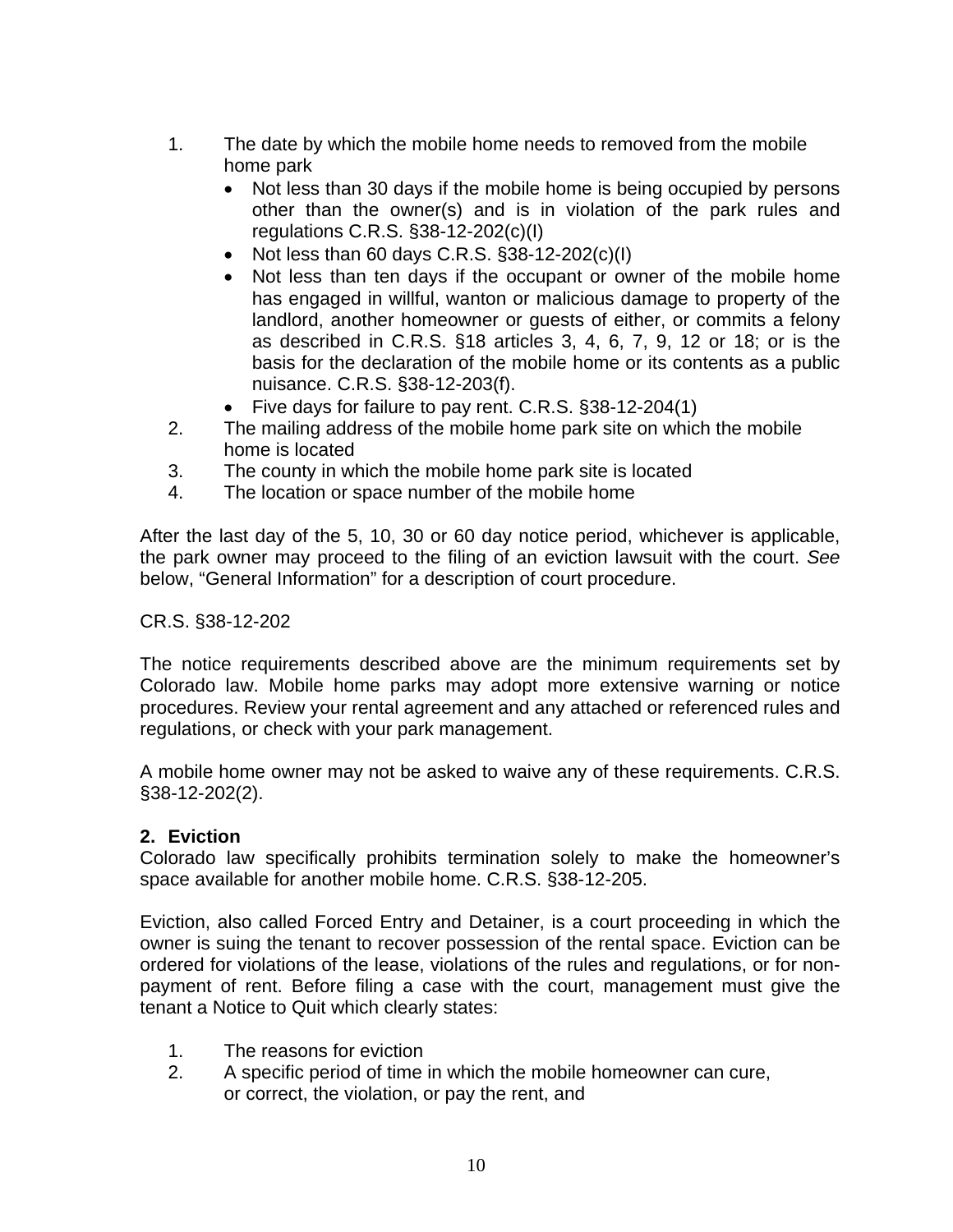3. That the homeowner has a right to mediation under the Mobile Home Park Act.

If the Notice to Quit lists more than one violation, the homeowner must correct all the violations in order to prevent eviction. Curing only one violation, or paying only part of the rent owed, will not prevent the eviction proceeding from going forward.

C.R.S. §38-12-202(2)

In mobile home parks, the grounds for termination by management are limited to the reasons listed below:

- 1. Non-compliance with local ordinances and state laws and regulations relating to mobile homes. C.R.S. §38-12-203(1)(a); or
- 2. Conduct of the home owner on the mobile home park premises which annoys other home owners or interferes with park management. C.R.S. §38-12-203(1)(b); or
- 3. Violation of park rules or regulations. C.R.S. §38-12-203(1)(c); or
- 4. Making a false or misleading statement on an application for tenancy. C.R.S. §38-12-203(1)(e); or
- 5. Condemnation or change of use of the mobile home park. The mobile home park owner must notify mobile home owners within 17 days of receiving a notice of condemnation. If the mobile home park owner is asking for a change of zoning, the mobile home park must give each mobile home owner a minimum of six months notice prior to the change of use of the land, mailed to each homeowner. C.R.S. §38-12-203(1)(d) (I) & (II); or
- 6. Conduct of home owner or guests or family that endangers the life of another, or constitutes willful, wanton or malicious damage to the property of another, or constitutes statutorily named felony (see *Notice to Quit* above, in this *Handbook*), on the grounds of the mobile home park, or is the basis for being declared a class 1 public nuisance. C.R.S. §38-12- 203(1)(f)(I) through (IV).
- 7. Non-payment of rent.

#### **General information about the eviction process**

- A park owner may pursue an eviction *only after serving a Notice to Quit* and after *a period to cure has expired.*
- Management must serve or post the proper notice.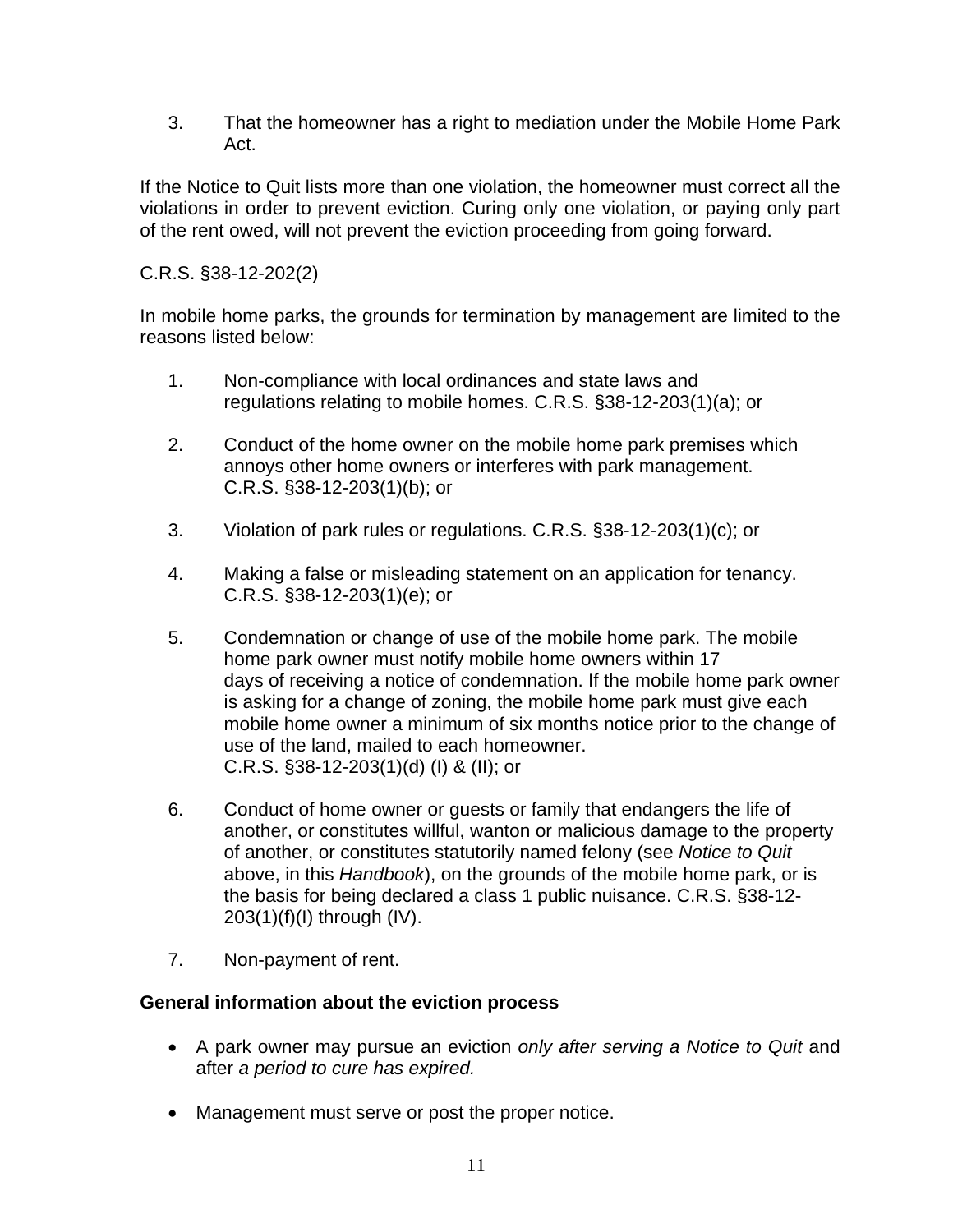- Delivery of Service: Notices, including the Notice to Quit and the Summons to court, must be delivered to the resident or posted on the main door of the mobile home. If the mobile home park owner is asking the court for a judgment for past due rent or other monetary damages, the Summons must be served by a process server, a sheriff, or a disinterested third party over the age of 18. Disinterested means that if money is one of the issues, the landlord or the landlord's family should not be delivering the Summons.
- The length of time a homeowner has to cure:
	- $\checkmark$  60 day notice for violation of rules or regulations
	- $\checkmark$  5 day notice for non-payment of rent
- For a violation as listed in C.R.S. §38-12-203(1)(f)(I), (*see Section 2: Eviction,*  in this *Handbook, above)* the homeowner must be served with a 10 day Notice to Quit and has no right to cure.
- A mobile home park may have notice requirements that are more stringent than the statutory requirements and that give the mobile home owner more opportunity to correct problems. Check with the management of your park.
- If a homeowner cures the violation(s) within the given time frame, the park owner cannot proceed with an eviction.
- If a homeowner does not cure the violation(s) within the given time frame, the park owner may file for an eviction with the court. **Once the right to cure has passed, the park owner does not need to accept an offer to correct the violations.**
- Counting Days in the Cure Period: The date of posting does not count in the cure period. Weekends and holidays do count.
- If a homeowner does cure the violations, it is always a good idea to get a written statement from the park management so stating. If the violation was non-payment of rent, always get a receipt or a copy of the method of payment.
- If a homeowner receives a second notice of violation for the same rule or regulation within 12 months of the first notice, management is not required to give the homeowner a right to cure. C.R.S. §38-12-203(c)
- Once park management has filed with the court, the homeowner will receive a summons indicating the date of the court hearing. The homeowner must be served at least five days prior to the court date.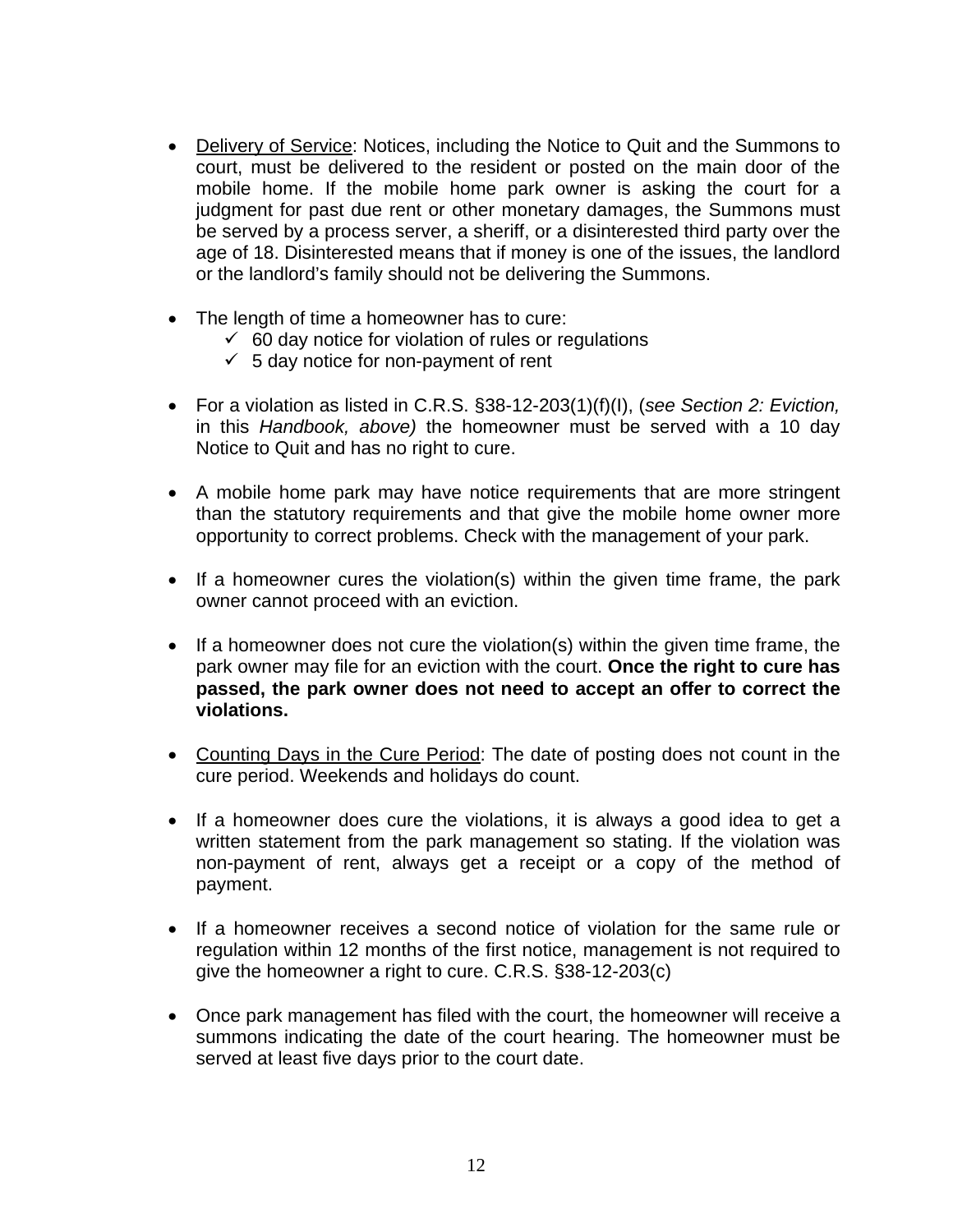- Court Dates: Eviction hearings might be in either Boulder or Longmont. Both courts hold eviction hearings on Friday morning, Boulder at 9 a.m., Longmont at 10 a.m.
- If the grounds for eviction are rules that were not included in the initial rental agreement, the homeowner may be "grandfathered" in. (*See Improvements and Upgrades*, above in this *Handbook*, for a definition of "grandfathered.") Grandfathering is meant to protect homeowners from the expense and hardship of complying with rules that they did not agree to when they first signed the rental agreement.
- Appearance in Court: Always go to court if you have been summoned. Do not rely on anyone's statement regarding dismissal of the eviction or their promise that they will take care of the situation for you. If your rights are being determined in court, you want to be there to speak up for yourself. Remember: **the only person who can tell you that you don't need to appear in court is the judge.**
- If you do not show up in court, you will automatically lose and the mobile home park will receive a default judgment. Default judgments are final and cannot be appealed.
- Proof: In court, the mobile home park must prove that it complied with all notice requirements and that the homeowner was provided with written statements of the reasons for the termination.
- If you contest the eviction, your defenses might be that the allegations made by the mobile home park are false, or that the reasons given for the eviction are not valid.

**After judgment**: If the park prevails at the eviction:

- $\checkmark$  And the eviction is granted pursuant to C.R.S. §38-12-203(1)(f)(I) through (IV) (*see above* in this *Handbook*, Eviction, grounds for termination), management must notify the homeowner that the homeowner has **48 hours** to remove the mobile home from the premises.
- $\checkmark$  In *all* other eviction circumstances, the homeowner may extend the period to remove the mobile home from 48 hours up to 30 days from the date of the court ruling if the homeowner prepays to the landlord the total amount awarded to the landlord by the court, plus a pro rata amount of rent for each day past the court ruling that the mobile home will remain on park premises. The payment to the landlord must be made by certified check, cashier's check or by wire transfer and must be made no later than 48 hours after the court ruling.
- $\checkmark$  Once the given time to remove the mobile home has passed, if the mobile home is not removed, the park may remove and store the home and charge the homeowner for any costs incurred.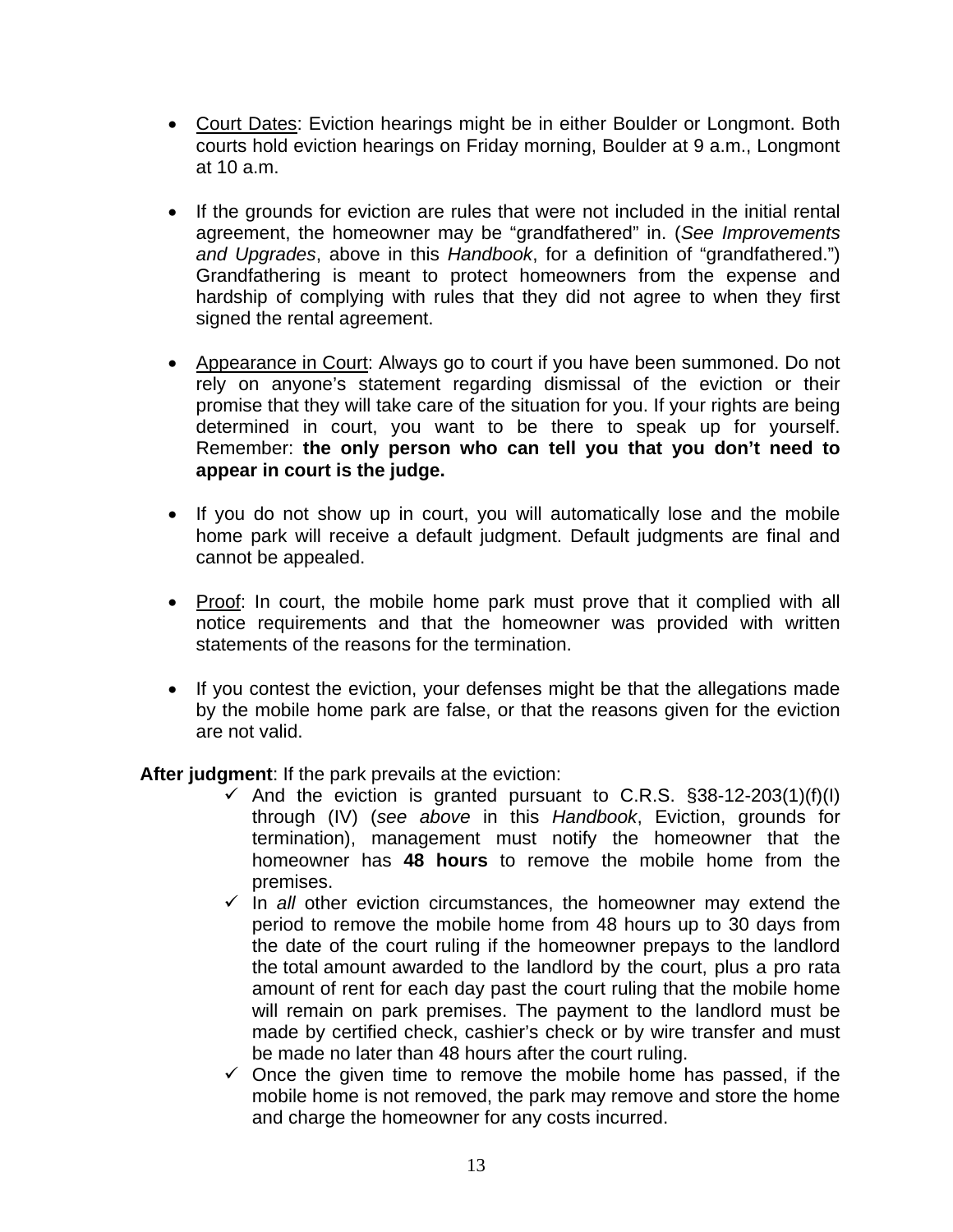- $\checkmark$  Mortgage companies and other parties with a security interest in the mobile home, if any, will be notified by the management at this time, so that they may claim their property interest in the home.
- If you are being evicted and have questions, you might want to consult with an attorney. You can also call the City of Longmont, Community and Neighborhood Resources, for help understanding the process. 303.651.8444.

#### **3. Avoiding Court Proceedings**

Direct Negotiation: Although courts are available to decide and enforce rights and responsibilities on the part of the home owner and the mobile home park, the parties can also tailor their own solutions. By communicating and working with each other, the parties can not only save time and expense, but can stay in control of their agreements.

When disagreements arise, the parties should make every effort to speak with each other to clarify rules, regulations, prior communications and misunderstandings, and to negotiate a settlement between themselves. **Remember: confirm any agreements in writing with the signature of both parties.** 

Mediation: If direct negotiation is not successful, mediation is the next alternative. Mediation is an assisted negotiation process in which a neutral mediator helps the parties communicate and listen to each other's point of view, develop a list of issues to be resolved, and negotiate a settlement that meets the needs of both parties. Agreements reached in mediation are written and signed by the parties. A signed agreement becomes a contract between the parties, and those parts which can be enforced judicially, are enforceable in a court. C.R.S. §38-12-216. **For information on mediation, contact Longmont Mediation Services at 303.651.8444.**

Curing the Violations: Using the notice period to cure your violations will prevent further court action. Homeowners should, as a precaution, have management sign a statement indicating that the violations were, in fact, cured. If you need help complying with a park rule or regulation, try negotiating with the park to agree on a reasonable time by which specific steps might be made. Once the period to cure has expired, the park can go to court and does not need to accept any offer to cure the stated reasons for eviction. **For information about qualification and application for grants to help fund home improvements, contact the City of Longmont, Community Development Block Grants Program at 303.651.8530 or 303.774.4445.** 

## **IV. OTHER ASPECTS OF MOBILE HOME LIVING**

#### **A. Utilities**

Colorado law does not define the term "rent." Many mobile home parks include utility charges as part of the rent payment. Check the rental agreement, rules and regulations and any amendments. In parks that use this arrangement, withholding utility charges from the space rental amount may be treated as "non-payment of rent."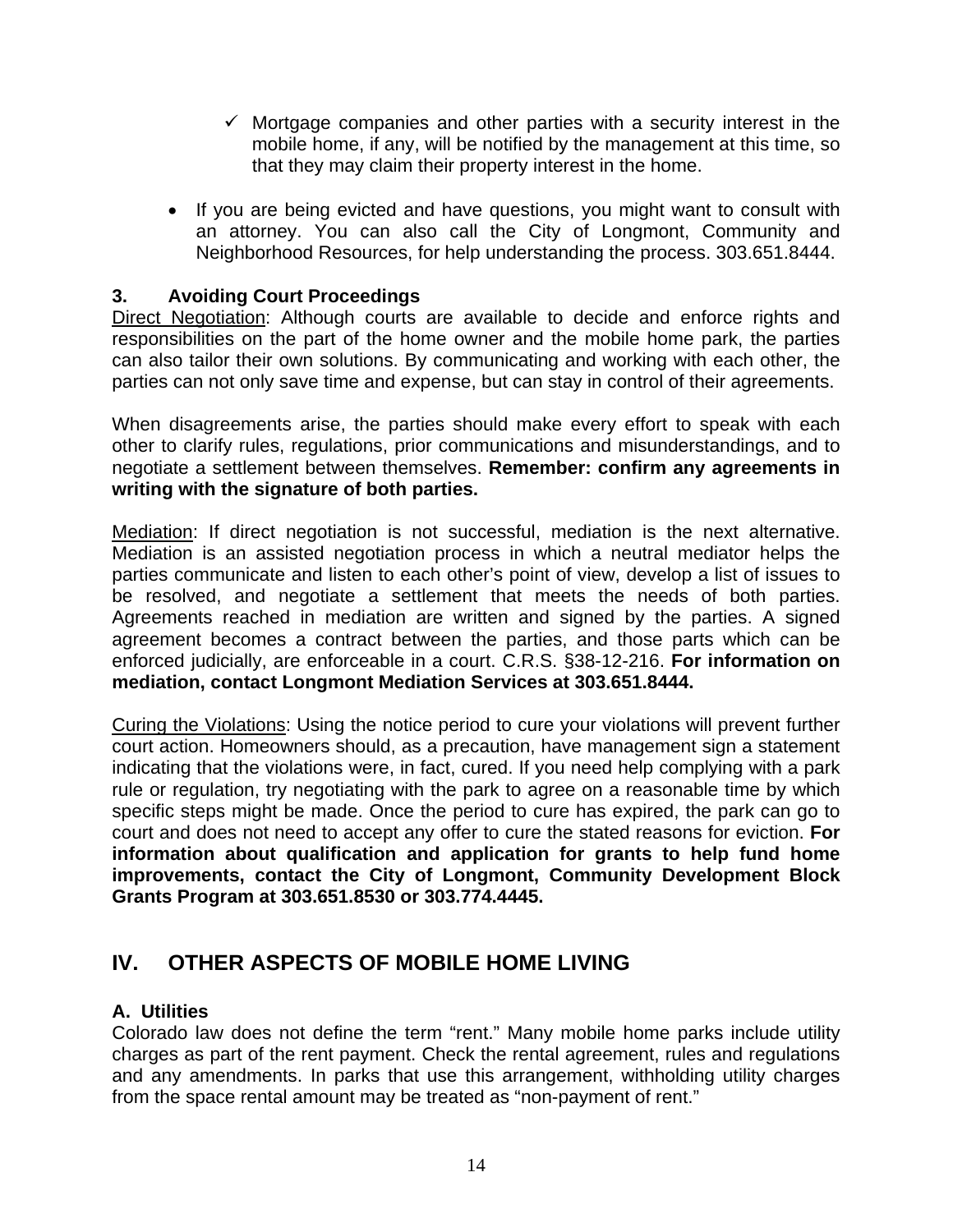If utilities are not included as part of the rent, a legal process other than eviction should be used to collect utility and other incidental charges not part of the rental agreement. Eviction proceedings are to recover possession of the premises, rather than for collection of incidental service charges and utility charges. C.R.S. §38-12-207(2).

Master Meters (or other composite measurement devices): Colorado's Public Utilities Law governs master meter arrangements. The master meter operator is referred to as the "MMO"; the actual users of the utilities are referred to as "end users."

The Public Utilities Law prohibits MMO's from billing end users any more than the actual cost billed to the MMO by the serving utility. *Actual costs* will typically include: construction, maintenance, financing, administration, metering or billing for the utility distribution system owned by the MMO.

If the MMO bills the end users for service, the MMO must pass along any refunds, rebates, rated reductions or adjustments it receives from the serving utility. For further information, *see* C.R.S. §40-1-103.5.

Under Colorado's Mobile Home Park Act, park owners may contract for utility service to homeowners. With this type of arrangement, management must send to the utility all money collected from each resident as payment for the resident's share of the utility charge, and payment to the utility must be made within 45 days of receipt of the payment from the resident. If park management does not make timely payments, the utility may require a deposit from the park owners. This ensures that end users will have utility services, despite a late payment or failure to pay by the MMO. C.R.S. §38-12- 212.7.

#### **B. Homeowner Meetings**

Management may not prohibit meetings of homeowners relating to mobile home living and affairs. Meetings must be allowed to take place in the community meeting room or recreation hall, if one exists, and if it is reserved according to the park rules and is held at a reasonable hour. C.R.S. §38-12-206.

#### **C. Dealer Preferences**

Colorado law prohibits management from requiring the purchase of a mobile home from any particular seller in order to be able to live in the mobile home park. Likewise, a mobile home park cannot give preference in renting to prospective homeowners who purchase from a particular seller. And finally, a seller cannot require a buyer to place the mobile home in a particular mobile home park. C.R.S. §38-12-210. **Note:** These prohibitions do not apply to first time renters in new mobile home parks. C.R.S. §38-12- 215.

Mobile home parks must treat all persons equally in renting or leasing spaces. It is illegal for a mobile home dealer to offer or pay cash or anything of value to a park owner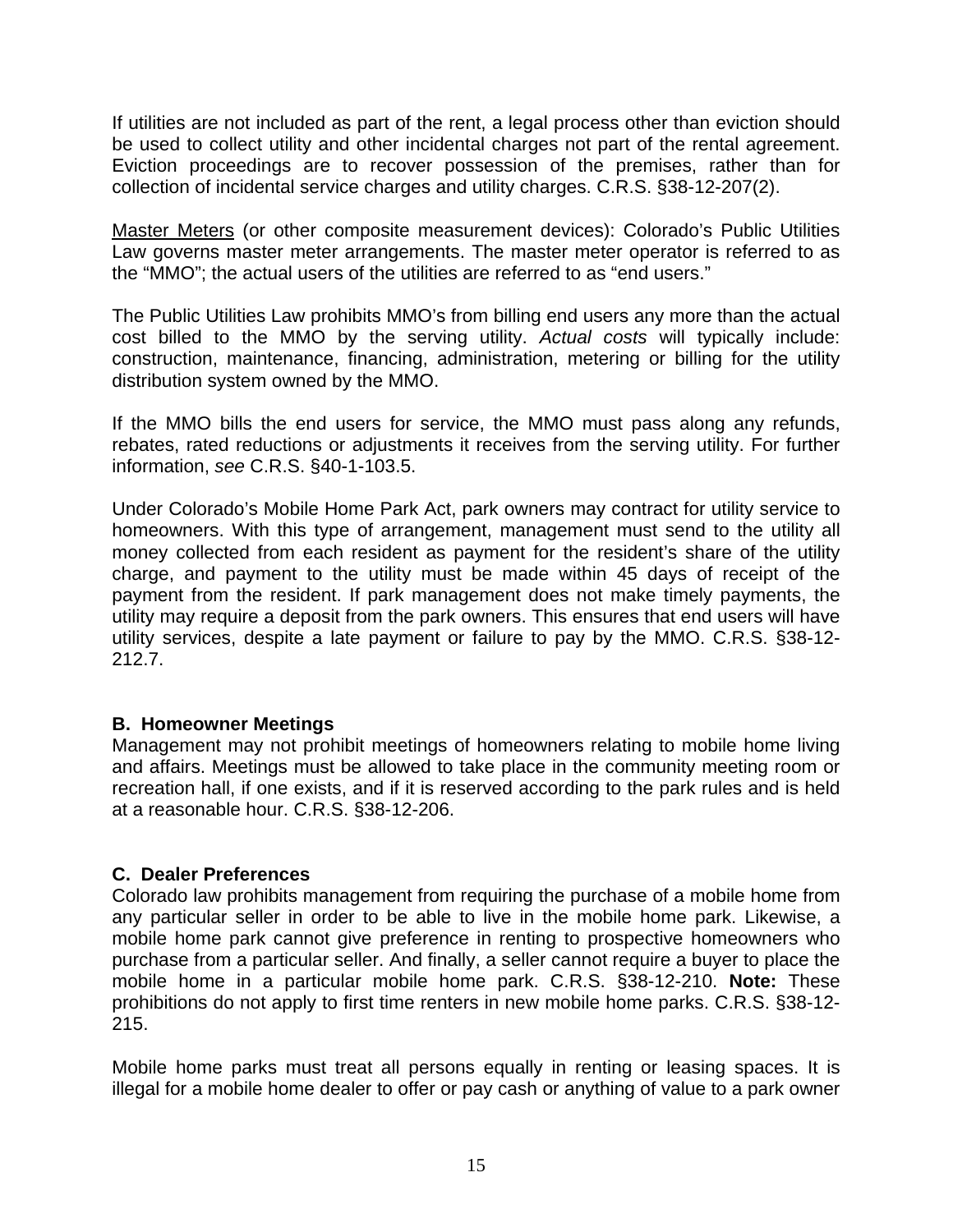or management for the purpose of reserving space or accepting a mobile home into the park. C.R.S. §38-12-212.

#### **D. Sale of a Mobile Home Park**

All current rental agreements remain in *full effect* despite changes in the ownership of a mobile home park. Any new purchaser buys the land subject to all existing rental agreements. Homeowners are secure in their possession of their space for the term of their rental agreement. If the homeowner is in a month-to-month rental arrangement, the same rules and requirements continue to apply.

A park owner must notify homeowners of the intent to sell the park at least 10 days before the scheduled closing. Notice must be:

- 1. Written, and
- 2. Mailed to each homeowner, at the address shown on the rental agreement.

This notice is not required if the ownership transfer is between family members or partners in a partnership.

C.R.S. §38-12-217.

The park may eventually be sold to an owner who wants to use the land for a purpose other than a mobile home park. This is a change in use of the land, which can only be done if the zoning for the land allows. *See above* in this *Handbook,* reasons for evictions.

## **V. LIST OF RESOURCES**

Longmont Mediation Services/Division of Community and Neighborhood Resources

 City of Longmont 350 Kimbark Street, Longmont 80501 303.651.8444

Community Development Block Grant Program City of Longmont 350 Kimbark Street, Longmont 80501 303.651.8530 or 303.774.4445

Boulder County Legal Services 315 West South Boulder Road, Suite 205 Louisville 80027 303.449.7575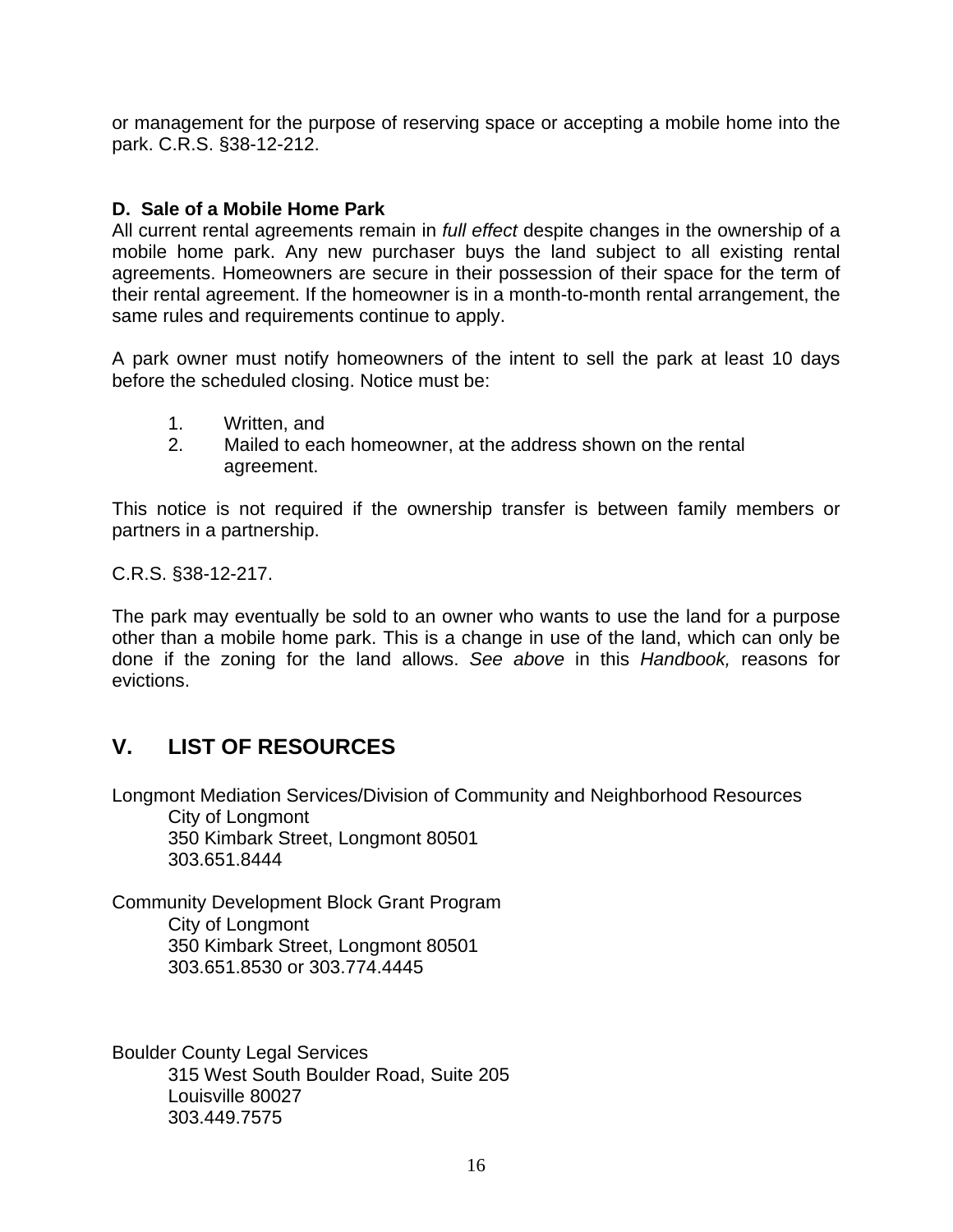State of Colorado/Department of Local Affairs/Division of Housing 1313 Sherman Street, Denver 80203 303.866.4653 Installation/set-up program for mobile homes

> 303.866.4656 Rick Hanger rick.hanger@state.co.us Enforcing of HUD construction standards for new mobile homes

U.S. Department of Housing and Urban Development/Office of Manufactured Housing Programs

 451 Seventh Street, SW, Room 9164 Washington DC 20410 1.800.927.2891

American Association of Retired Persons (AARP) www.aarp.org/ppi - enter "manufactured housing" in the "Search PPI" box

Manufactured Home Owners Association of America "United We Stand – Strength in Numbers"

 Ishbel Dickens, Executive Director P.O. Box 22346 Seattle WA 98112 1.206.851.6385 ishbel@mhoaa.us

Resident Owned Communities USA – technical assistance for communities and mobile home park sellers, to help homeowners who would like to purchase their community

 7 Wall Street Concord NH 03301 1.603.856.0246 http://www.rocusa.org/for-homeowners/ctap-search.aspx

National Consumer Law Center - information and advocacy on a variety of topics, including manufactured housing

http://www.nclc.org/issues/manufactured-housing.html

CFED – advocacy to help ensure that families who purchase manufactured homes reap benefits from the homeownership experience comparable to those enjoyed by buyers of traditional, site-built homes

 1200 G Street, NW, Suite 400 Washington DC 20005 1.202.408.9788 http://cfed.org/programs/manufactured housing initiative/im home/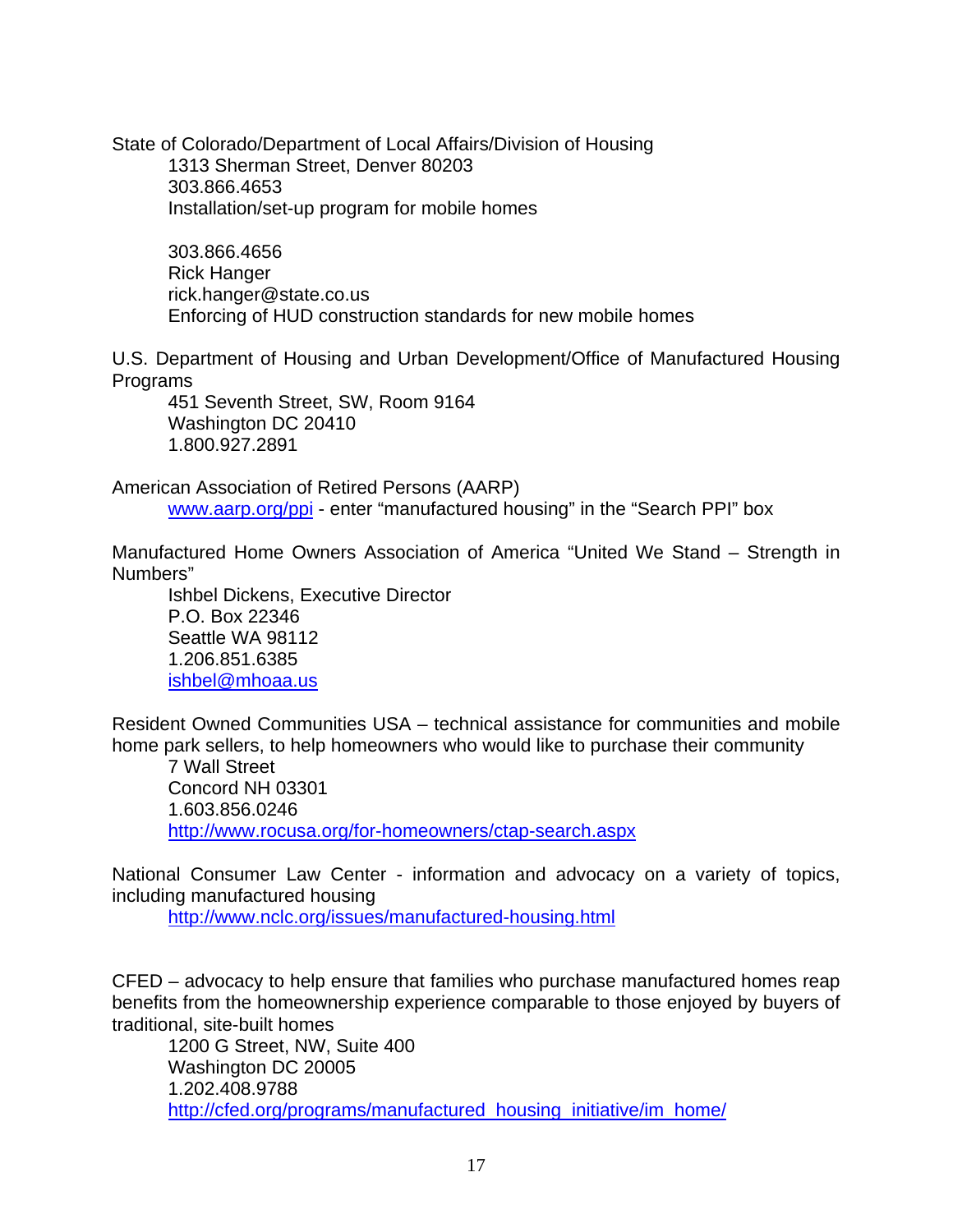# **Mobile Home Park Act**

#### **38-12-200.1. Short title**

This part 2 shall be known and may be cited as the "Mobile Home Park Act".

#### **38-12-200.2. Legislative declaration**

The general assembly hereby declares that the purpose of this part 2 is to establish the relationship between the owner of a mobile home park and the owner of a mobile home situated in such park.

#### **38-12-201. Application of part 2**

(1) This part 2 shall apply only to manufactured homes as defined in section 42-1-102 (106) (b), C.R.S.

(2) Repealed.

#### **38-12-201.3. Legislative declaration - increased availability of mobile home parks**

The general assembly hereby finds and declares that mobile homes, manufactured housing, and factory-built housing are important and effective ways to meet Colorado's affordable housing needs. The general assembly further finds and declares that, because of the unique aspects of mobile homes and mobile home park ownership, there is a need to protect mobile home owners from eviction with short notice so as to prevent mobile home owners from losing their shelter as well as any equity in their mobile homes. The general assembly encourages local governments to allow and protect mobile home parks in their jurisdictions and to enact plans to increase the number of mobile home parks in their jurisdictions. The general assembly further encourages local governments to provide incentives to mobile home park owners to attract additional mobile home parks and to increase the viability of current parks.

#### **38-12-201.5. Definitions**

As used in this part 2, unless the context otherwise requires:

(1) "Home owner" means any person or family of such person owning a mobile home that is subject to a tenancy in a mobile home park under a rental agreement.

(1.5) "Management" or "landlord" means the owner or person responsible for operating and managing a mobile home park or an agent, employee, or representative authorized to act on said management's behalf in connection with matters relating to tenancy in the park.

(2) "Mobile home" means a single-family dwelling built on a permanent chassis designed for long-term residential occupancy and containing complete electrical, plumbing, and sanitary facilities and designed to be installed in a permanent or semi-permanent manner with or without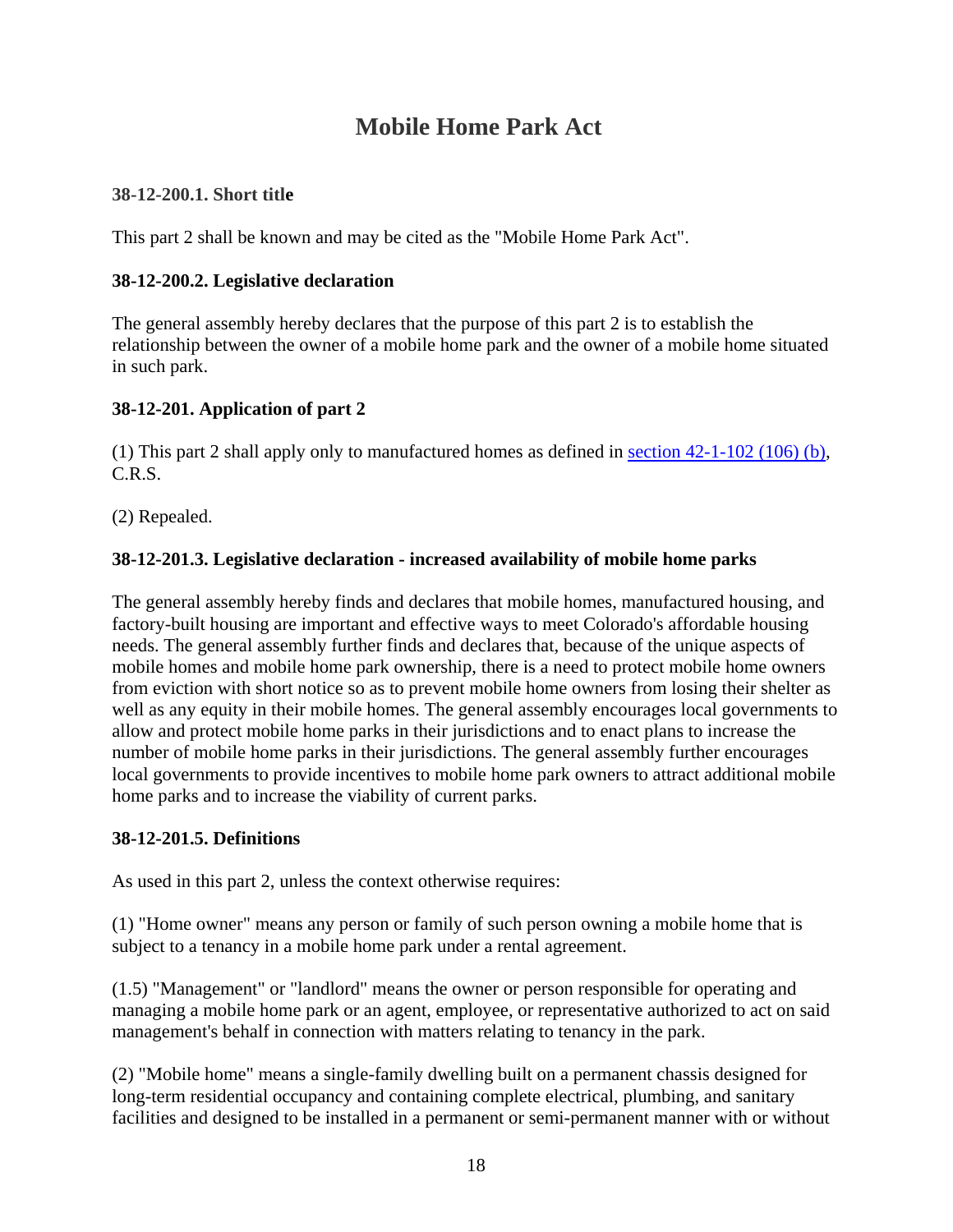a permanent foundation, which is capable of being drawn over public highways as a unit, or in sections by special permit, or a manufactured home as defined in section 38-29-102 (6) if the manufactured home is situated in a mobile home park.

(3) "Mobile home park" or "park" means a parcel of land used for the continuous accommodation of five or more occupied mobile homes and operated for the pecuniary benefit of the owner of the parcel of land, his agents, lessees, or assignees. Mobile home park does not include mobile home subdivisions or property zoned for manufactured home subdivisions.

(4) "Mobile home space", "space", "mobile home lot" or "lot" means a parcel of land within a mobile home park designated by the management to accommodate one mobile home and its accessory buildings and to which the required sewer and utility connections are provided by the mobile home park.

(5) "Premises" means a mobile home park and existing facilities and appurtenances therein, including furniture and utilities where applicable, and grounds, areas, and existing facilities held out for the use of home owners generally or the use of which is promised to the home owner.

(6) "Rent" means any money or other consideration to be paid to the management for the right of use, possession, and occupation of the premises.

(7) "Rental agreement" means an agreement, written or implied by law, between the management and the home owner establishing the terms and conditions of a tenancy, including reasonable rules and regulations promulgated by the park management. A lease is a rental agreement.

(8) Repealed.

(9) "Tenancy" means the rights of a home owner to use a space or lot within a park on which to locate, maintain, and occupy a mobile home, lot improvements, and accessory structures for human habitation, including the use of services and facilities of the park.

#### **38-12-202. Tenancy - notice to quit**

(1) (a) No tenancy or other lease or rental occupancy of space in a mobile home park shall commence without a written lease or rental agreement, and no tenancy in a mobile home park shall be terminated until a notice to quit has been served. Said notice to quit shall be in writing and in the form specified in section 13-40-107 (2), C.R.S. The property description required in section 13-40-107 (2), C.R.S., shall be deemed legally sufficient if it states:

- (I) The name of the landlord or the mobile home park;
- (II) The mailing address of the property;
- (III) The location or space number upon which the mobile home is situate; and
- (IV) The county in which the mobile home is situate.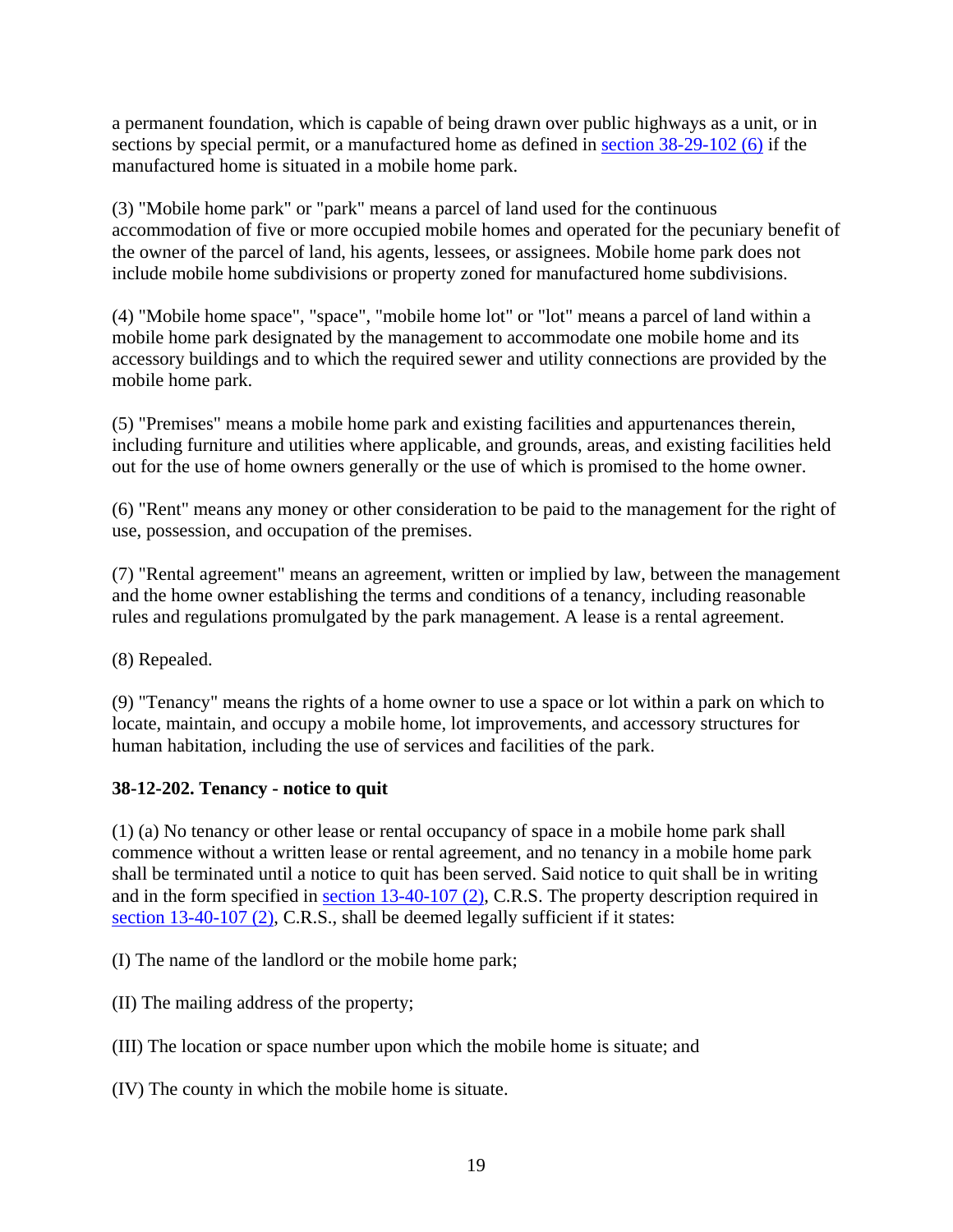(b) Service of the notice to quit shall be as specified in section 13-40-108, C.R.S. Service by posting shall be deemed legally sufficient within the meaning of section 13-40-108, C.R.S., if the notice is affixed to the main entrance of the mobile home.

(c) (I) Except as otherwise provided in subparagraph (II) of this paragraph (c), the home owner shall be given a period of not less than sixty days to remove any mobile home from the premises from the date the notice is served or posted. In those situations where a mobile home is being leased to, or occupied by, persons other than its owner and in a manner contrary to the rules and regulations of the landlord, then in that event, the tenancy may be terminated by the landlord upon giving a thirty-day notice rather than said sixty-day notice.

(II) If the tenancy is terminated on grounds specified in section 38-12-203 (1) (f), the home owner shall be given a period of not less than ten days to remove any mobile home from the premises from the date the notice is served or posted.

(2) No lease shall contain any provision by which the home owner waives his or her rights under this part 2, and any such waiver shall be deemed contrary to public policy and shall be unenforceable and void. In those situations where a mobile home is being leased to, or occupied by, persons other than its owner and in a manner contrary to the rules and regulations of the landlord, then, in that event, the tenancy may be terminated by the landlord upon giving a thirtyday notice rather than said sixty-day notice.

(3) The landlord or management of a mobile home park shall specify, in the notice required by this section, the reason for the termination, as described in section 38-12-203, of any tenancy in such mobile home park. If the tenancy is being terminated based on the mobile home or mobile home lot being out of compliance with the rules and regulations adopted pursuant to section 38- 12-203 (1) (c), the notice required by this section shall include a statement advising the home owner that the home owner has a right to cure the noncompliance within thirty days of the date of service or posting of the notice to quit. The thirty-day period to cure any noncompliance set forth in this subsection (3) shall run concurrently with the sixty-day period to remove a mobile home from the premises as set forth in paragraph (c) of subsection (1) and subsection (2) of this section. Acceptance of rent by the landlord or management of a mobile home park during the thirty-day right to cure period set forth in section 38-12-203 (1) (c) shall not constitute a waiver of the landlord's right to terminate the tenancy for any noncompliance set forth in section 38-12-  $203(1)(c)$ .

#### **38-12-202.5. Action for termination**

(1) The action for termination shall be commenced in the manner described in section 13-40-110, C.R.S. The property description shall be deemed legally sufficient and within the meaning of section 13-40-110, C.R.S., if it states:

(a) The name of the landlord or the mobile home park;

- (b) The mailing address of the property;
- (c) The location or space number upon which the mobile home is situate; and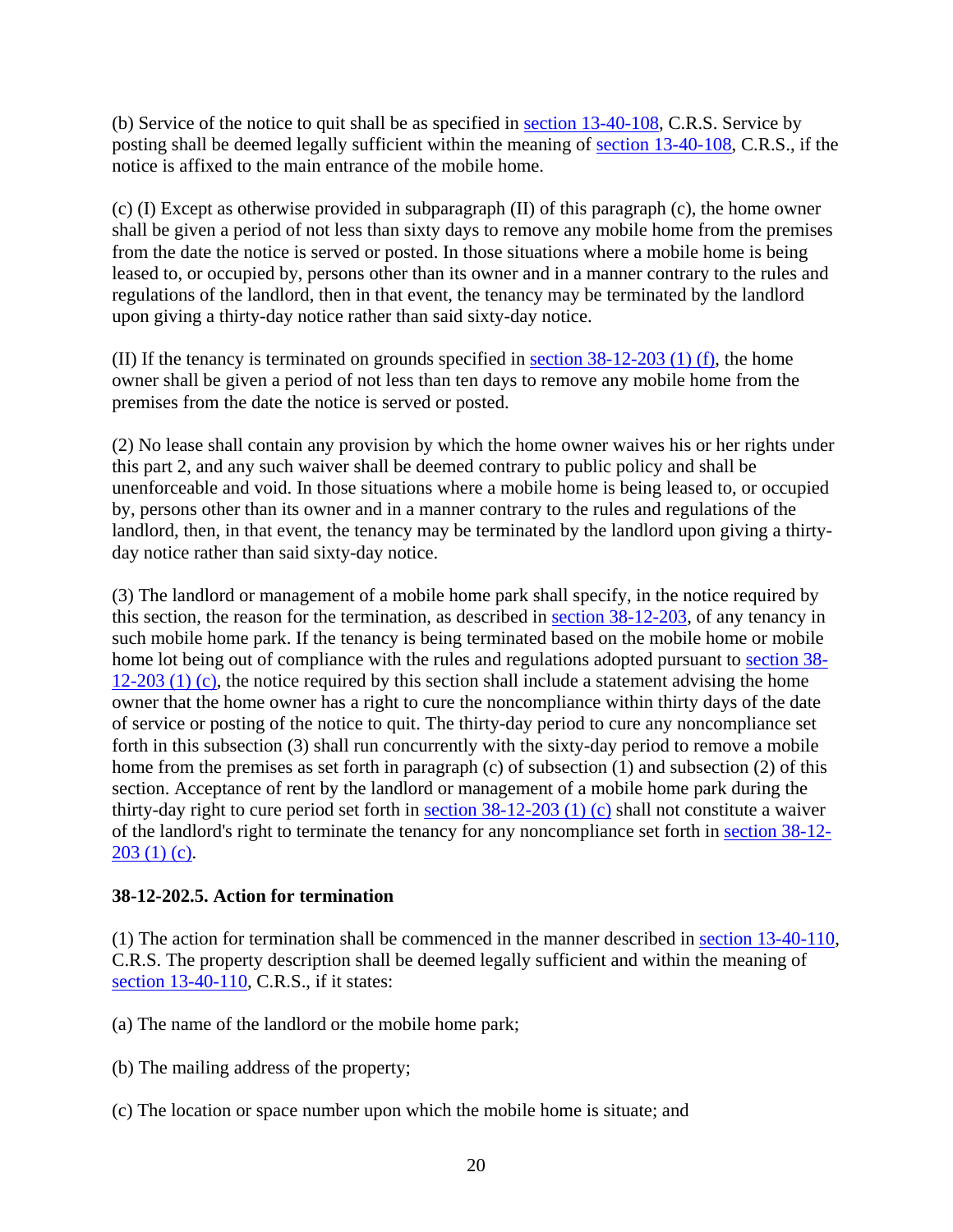(d) The county in which the mobile home is situate.

(2) Service of summons shall be as specified in section 13-40-112, C.R.S. Service by posting shall be deemed legally sufficient within the meaning of section 13-40-112, C.R.S., if the summons is affixed to the main entrance of the mobile home.

(3) Jurisdiction of courts in cases of forcible entry, forcible detainer, or unlawful detainer shall be as specified in section 13-40-109, C.R.S. Trial on the issue of possession shall be timely as specified in section 13-40-114, C.R.S., with no delay allowed for the determination of other issues or claims which may be severed at the discretion of the trial court.

(4) After commencement of the action and before judgment, any person not already a party to the action who is discovered to have a property interest in the mobile home shall be allowed to enter into a stipulation with the landlord and be bound thereby.

#### **38-12-203. Reasons for termination**

(1) A tenancy shall be terminated pursuant to this part 2 only for one or more of the following reasons:

(a) Failure of the home owner to comply with local ordinances and state laws and regulations relating to mobile homes and mobile home lots;

(b) Conduct of the home owner, on the mobile home park premises, which constitutes an annoyance to other home owners or interference with park management;

(c) Failure of the home owner to comply with written rules and regulations of the mobile home park either established by the management in the rental agreement at the inception of the tenancy, amended subsequently thereto with the consent of the home owner, or amended subsequently thereto without the consent of the home owner on sixty days' written notice if the amended rules and regulations are reasonable; except that the home owner shall have thirty days from the date of service or posting of the notice to quit set forth in section 38-12-202 (3) to cure any noncompliance on the mobile home or mobile home lot before an action for termination may be commenced, except if local ordinances, state laws and regulations, park rules and regulations, or emergency, health, or safety situations require immediate compliance. If a home owner was in violation or noncompliance pursuant to this paragraph (c) and was given notice and a right to cure such noncompliance and within a twelve-month period from the date of service of the notice is in noncompliance of the same rule or regulation and is given notice of the second noncompliance, there shall be no right to cure the second noncompliance. Regulations applicable to recreational facilities may be amended at the reasonable discretion of the management. For purposes of this paragraph (c), when the mobile home is owned by a person other than the owner of the mobile home park, the mobile home is a separate unit of ownership, and regulations that are adopted subsequent to the unit location in the park without the consent of the home owner and that place restrictions or requirements on that separate unit are prima facie unreasonable. Nothing in this paragraph (c) shall prohibit a mobile home park owner from requiring compliance with current park unit regulations at the time of sale or transfer of the mobile home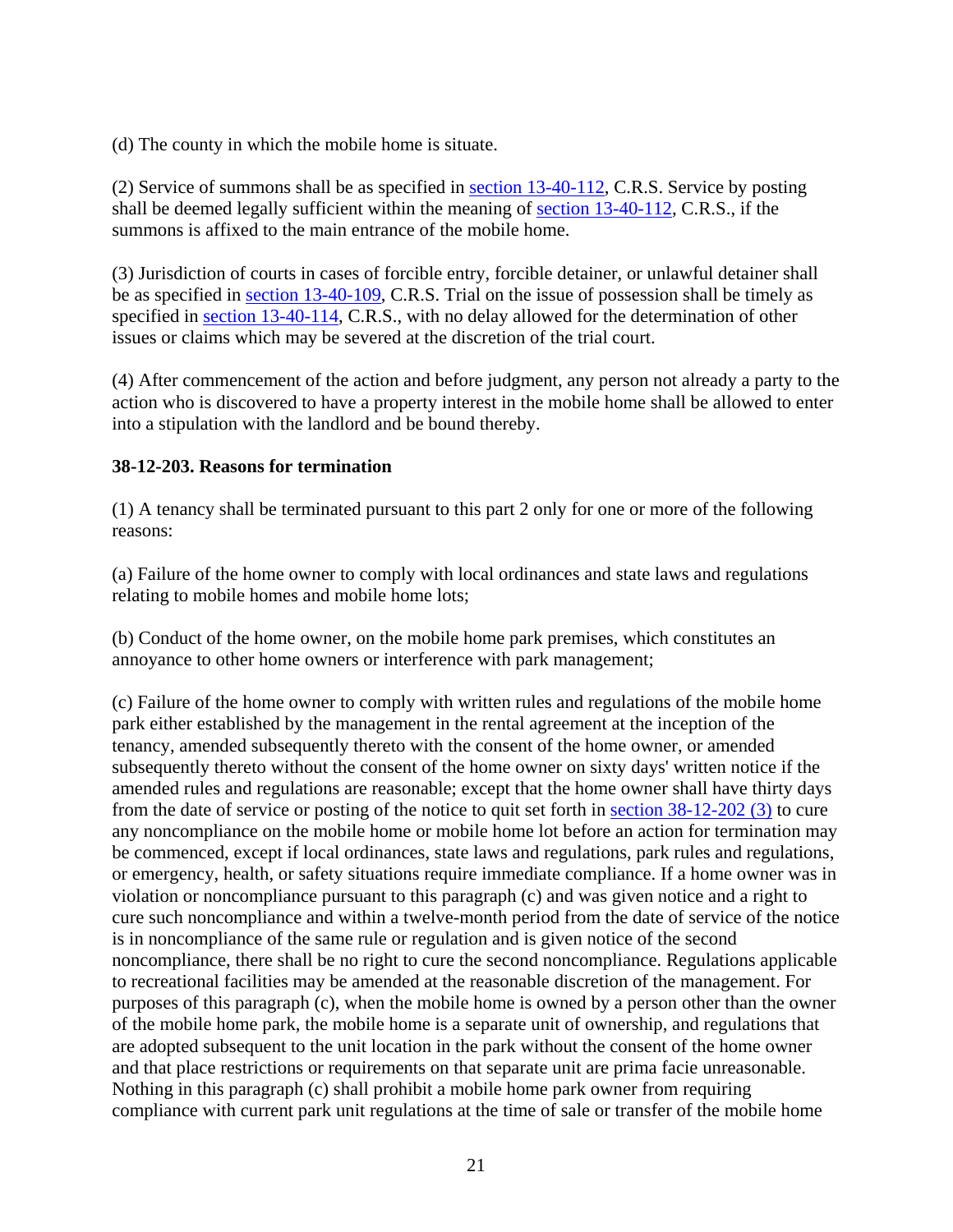to a new owner. Transfer under this paragraph (c) shall not include transfer to a co-owner pursuant to death or divorce or to a new co-owner pursuant to marriage.

(d) (I) Condemnation or change of use of the mobile home park. When the owner of a mobile home park is formally notified by a notice of intent to acquire pursuant to section 38-1-121 (1) or other similar provision of law, or a complaint in a condemnation action from an appropriate governmental agency that the mobile home park, or any portion thereof, is to be acquired by the governmental agency or may be the subject of a condemnation proceeding, the landlord shall, within seventeen days, notify the home owners in writing of the terms of the notice of intent to acquire or complaint received by the landlord.

(II) In those cases where the landlord desires to change the use of the mobile home park and where such change of use would result in eviction of inhabited mobile homes, the landlord shall first give the owner of each mobile home subject to such eviction a written notice of the landlord's intent to evict not less than six months prior to such change of use of the land, notice to be mailed to each home owner.

(e) The making or causing to be made, with knowledge, of false or misleading statements on an application for tenancy;

(f) Conduct of the home owner or any lessee of the home owner or any guest, agent, invitee, or associate of the home owner or lessee of the home owner, that:

(I) Occurs on the mobile home park premises and unreasonably endangers the life of the landlord, any home owner or lessee of the mobile home park, any person living in the park, or any guest, agent, invitee, or associate of the home owner or lessee of the home owner;

(II) Occurs on the mobile home park premises and constitutes willful, wanton, or malicious damage to or destruction of property of the landlord, any home owner or lessee of the mobile home park, any person living in the park, or any guest, agent, invitee, or associate of the home owner or lessee of the home owner;

(III) Occurs on the mobile home park premises and constitutes a felony prohibited under article 3, 4, 6, 7, 9, 10, 12, or 18 of title 18, C.R.S.; or

(IV) Is the basis for a pending action to declare the mobile home or any of its contents a class 1 public nuisance under section 16-13-303, C.R.S.

(2) In an action pursuant to this part 2, the landlord shall have the burden of proving that the landlord complied with the relevant notice requirements and that the landlord provided the home owner with a statement of reasons for the termination. In addition to any other defenses a home owner may have, it shall be a defense that the landlord's allegations are false or that the reasons for termination are invalid.

#### **38-12-204. Nonpayment of rent - notice required for rent increase**

(1) Any tenancy or other estate at will or lease in a mobile home park may be terminated upon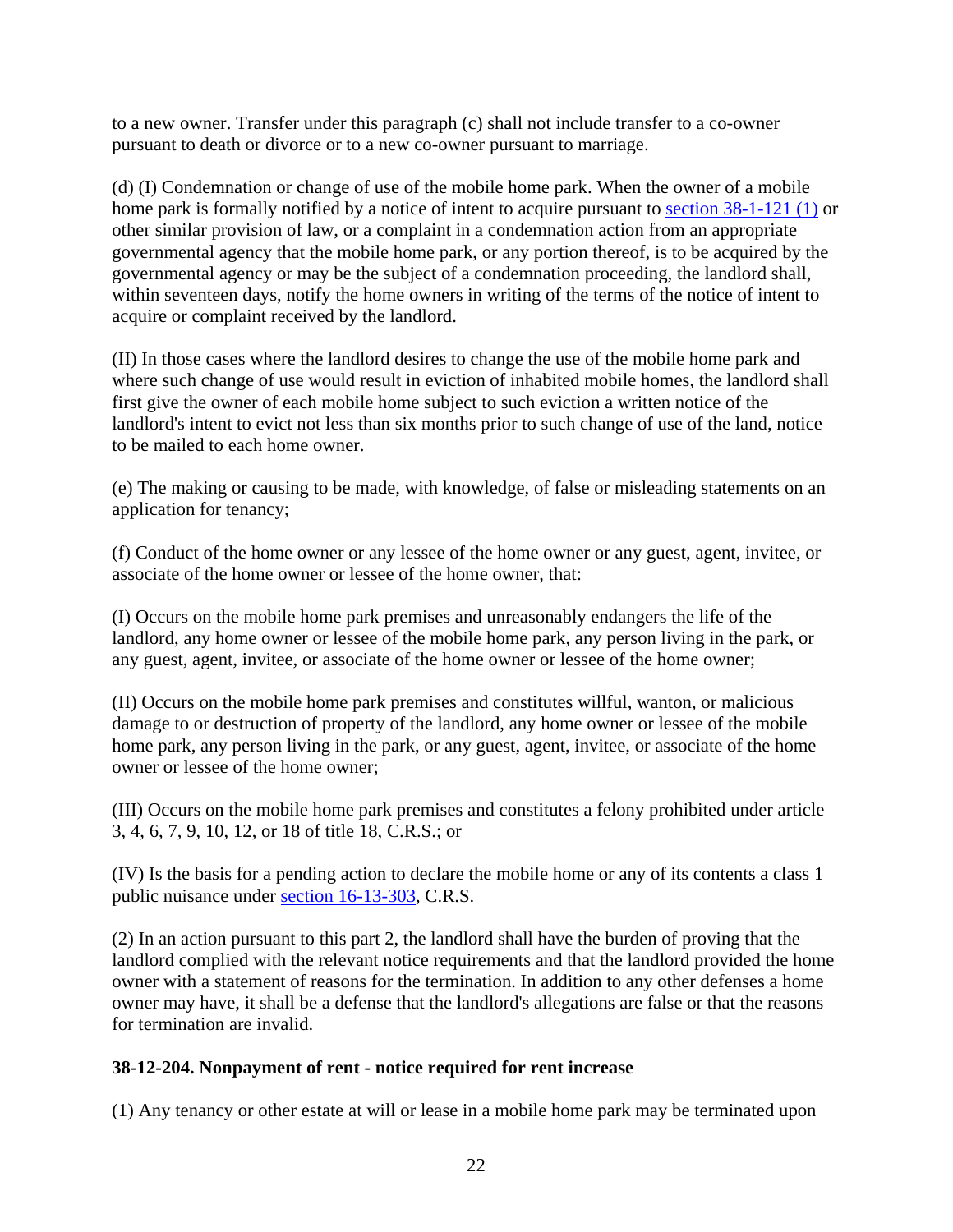the landlord's written notice to the home owner requiring, in the alternative, payment of rent or the removal of the home owner's unit from the premises, within a period of not less than five days after the date notice is served or posted, for failure to pay rent when due.

(2) Rent shall not be increased without sixty days' written notice to the home owner. In addition to the amount and the effective date of the rent increase, such written notice shall include the name, address, and telephone number of the mobile home park management, if such management is a principal owner, or owner of the mobile home park and, if the owner is other than a natural person, the name, address, and telephone number of the owner's chief executive officer or managing partner; except that such ownership information need not be given if it was disclosed in the rental agreement made pursuant to section 38-12-213.

#### **38-12-204.3. Notice required for termination**

(1) Where the tenancy of a mobile home owner is being terminated under section 38-12-202 or section 38-12-204, the landlord or mobile home park owner shall provide such mobile home owner with written notice as provided for in subsection (2) of this section. Service of such notice shall occur at the same time and in the same manner as service of:

(a) The notice to quit as provided in section 38-12-202 (1); or

(b) The notice of nonpayment of rent as provided in section 38-12-204 (1).

(2) The notice required under this section shall be in at least ten-point type and shall read as follows:

#### IMPORTANT NOTICE TO THE HOME OWNER:

This notice and the accompanying notice to quit/notice of nonpayment of rent are the first steps in the eviction process. Any dispute you may have regarding the grounds for eviction should be addressed with your landlord or the management of the mobile home park or in the courts if an eviction action is filed. Please be advised that the "Mobile Home Park Act", part 2 of article 12 of title 38, Colorado Revised Statutes, may provide you with legal protection:

NOTICE TO QUIT: The landlord or management of a mobile home park must serve to a home owner a notice to quit in order to terminate a home owner's tenancy. The notice must be in writing and must contain certain information, including:

;The grounds for the termination of the tenancy;

;Whether or not the home owner has a right to cure under the "Mobile Home Park Act"; and

;That the home owner has a right to mediation pursuant to section 38-12-216, Colorado Revised Statutes, of the "Mobile Home Park Act".

NOTICE OF NONPAYMENT OF RENT: The landlord or management of a mobile home park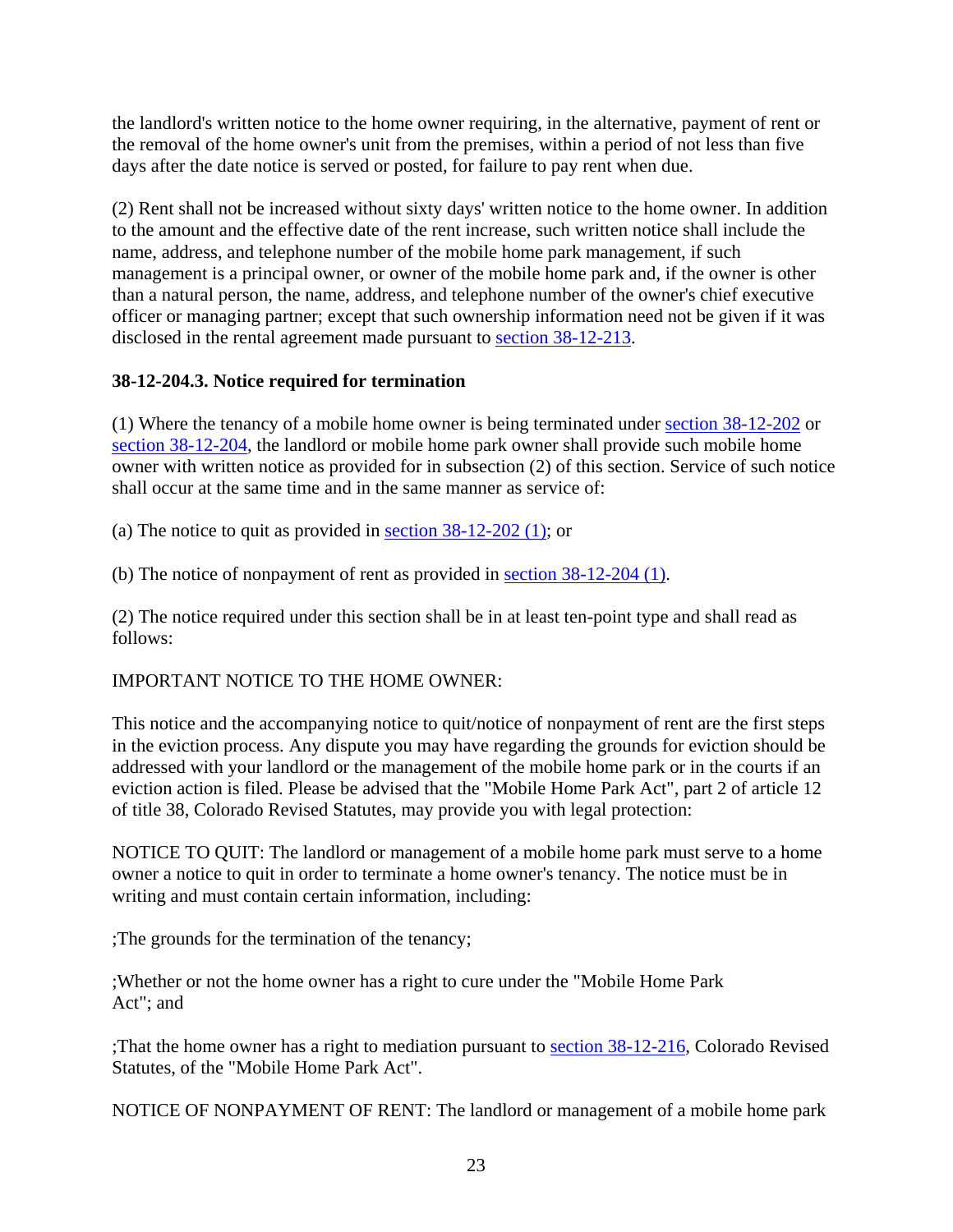must serve to a home owner a notice of nonpayment of rent in order to terminate a home owner's tenancy. The notice must be in writing and must require that the home owner either make payment of rent and any applicable fees due and owing or remove the owner's unit from the premises, within a period of not less than five days after the date the notice is served or posted, for failure to pay rent when due.

CURE PERIODS: If the home owner has a right to cure under the "Mobile Home Park Act", the landlord or management of a mobile home park cannot terminate a home owner's tenancy without first providing the home owner with a time period to cure the noncompliance. "Cure" refers to a home owner remedying, fixing, or otherwise correcting the situation or problem that caused the tenancy to be terminated pursuant to sections 38-12-202, 38-12-203, or 38-12-204, CRS.

COMMENCEMENT OF LEGAL ACTION TO TERMINATE THE TENANCY: After the last day of the notice period, a legal action may be commenced to take possession of the space leased by the home owner. In order to evict a home owner, the landlord or management of the mobile home park must prove:

;The landlord or management complied with the notice requirements of the "Mobile Home Park Act";

;The landlord or management provided the home owner with a statement of reasons for termination of the tenancy; and

;The reasons for termination of the tenancy are true and valid under the "Mobile Home Park Act".

A home owner must appear in court to defend against an eviction action. If the court rules in favor of the landlord or management of the mobile home park, the home owner will have not less than 48 hours from the time of the ruling to remove the mobile home and to vacate the premises. If a tenancy is being terminated pursuant to section 38-12-203 (1) (f), Colorado Revised Statutes, the home owner shall have not less than 48 hours from the time of the ruling to remove the home and vacate the premises. In all other circumstances, if the home owner wishes to extend such period beyond 48 hours but not more than thirty days from the date of the ruling, the home owner shall prepay to the landlord an amount equal to any total amount declared by the court to be due to the landlord, as well as a pro rata share of rent for each day following the court's ruling that the mobile home owner will remain on the premises. All prepayments shall be paid by certified check, by cashier's check, or by wire transfer and shall be paid no later than 48 hours after the court ruling.

#### **38-12-205. Termination prohibited**

A tenancy or other estate at will or lease in a mobile home park may not be terminated solely for the purpose of making the home owner's space in the park available for another mobile home or trailer coach.

#### **38-12-206. Home owner meetings - assembly in common areas**

Home owners shall have the right to meet and establish a homeowners' association. Meetings of home owners or the homeowners' association relating to mobile home living and affairs in their park common area, community hall, or recreation hall, if such a facility or similar facility exists,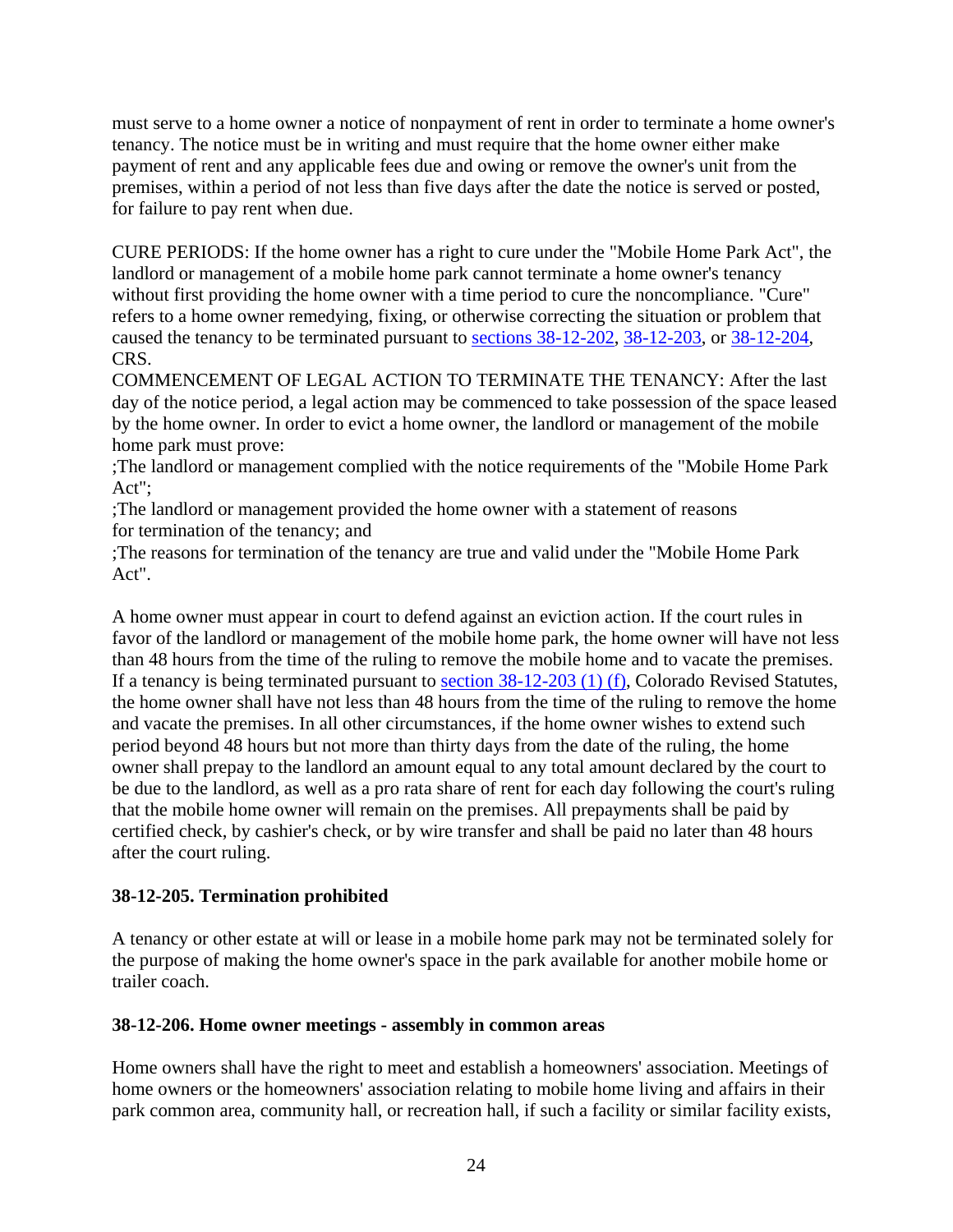shall not be subject to prohibition by the park management if the common area or hall is reserved according to the park rules and such meetings are held at reasonable hours and when the facility is not otherwise in use; except that no such meetings shall be held in the streets or thoroughfares of the mobile home park.

#### **38-12-207. Security deposits - legal process**

(1) The owner of a mobile home park or his agents may charge a security deposit not greater than the amount of one month's rent or two month's rent for multiwide units.

(2) Legal process, other than eviction, shall be used for the collection of utility charges and incidental service charges other than those provided by the rental agreement.

#### **38-12-208. Remedies**

(1) (a) Upon granting judgment for possession by the landlord in a forcible entry and detainer action, the court shall immediately issue a writ of restitution which the landlord shall take to the sheriff. In addition, if a money judgment has been requested in the complaint and if service was accomplished by personal service, the court shall determine and enter judgment for any amounts due to the landlord and shall calculate a pro rata daily rent amount that must be paid for the home to remain in the park. The court may rely upon information provided by the landlord or the landlord's attorney when determining the pro rata daily rent amount to be paid by the home owner. Upon receipt of the writ of restitution, the sheriff shall serve notice in accordance with the requirements of section 13-40-108, C.R.S., to the home owner of the court's decision and entry of judgment.

(b) The notice of judgment shall state that, at a specified time not less than forty-eight hours from the entry of judgment if a tenancy is being terminated pursuant to <u>section  $38-12-203$  (1) (f)</u> and, in all other instances, not less than forty-eight hours from the entry of judgment, which may be extended to not more than thirty days after the entry of judgment if the home owner has prepaid by certified check, by cashier's check, or by wire transfer no later than forty-eight hours after the court ruling to the landlord an amount equal to any total amount declared by the court to be due to the landlord, as well as a pro rata share of rent for each day following the court's ruling that the mobile home owner will remain on the premises, the sheriff will return to serve a writ of restitution and superintend the peaceful and orderly removal of the mobile home under that order of court. The notice of judgment shall also advise the home owner to prepare the mobile home for removal from the premises by removing the skirting, disconnecting utilities, attaching tires, and otherwise making the mobile home safe and ready for highway travel.

(c) Should the home owner fail to have the mobile home safe and ready for physical removal from the premises or should inclement weather or other unforeseen problems occur at the time specified in the notice of judgment, the landlord and the sheriff may, by written agreement, extend the time for the execution of the writ of restitution to allow time for the landlord to arrange to have the necessary work done or to permit the sheriff's execution of the writ of restitution at a time when weather or other conditions will make removal less hazardous to the mobile home.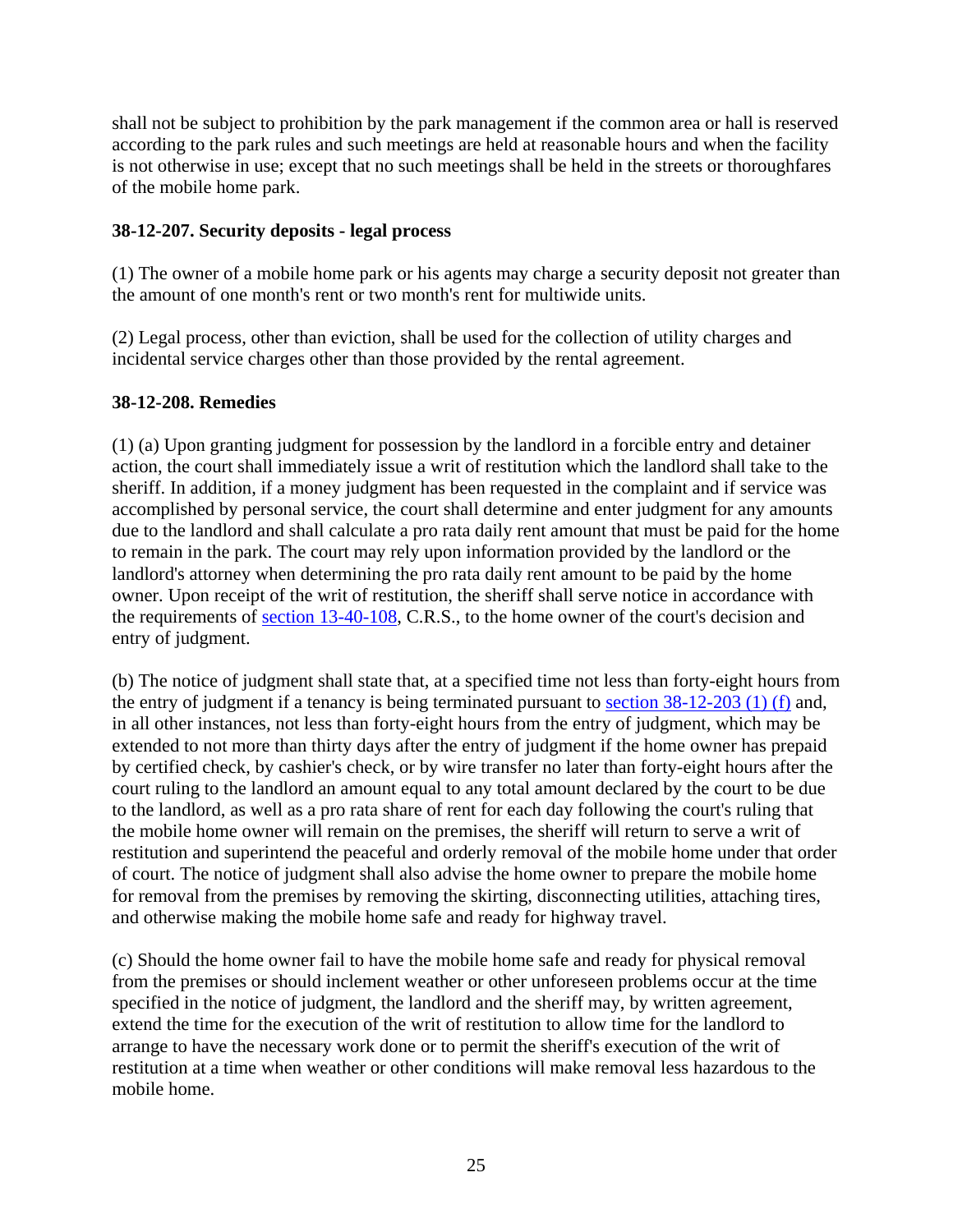(d) If the mobile home is not removed from the landlord's land on behalf of the mobile home owner within the time permitted by the writ of restitution, then the landlord and the sheriff shall have the right to take possession of the mobile home for the purposes of removal and storage. The liability of the landlord and the sheriff in such event shall be limited to gross negligence or willful and wanton disregard of the property rights of the home owner. The responsibility to prevent freezing and to prevent wind and weather damage to the mobile home lies exclusively with those persons who have a property interest in the mobile home; except that the landlord may take appropriate action to prevent freezing, to prevent wind and weather damage, and to prevent damage caused by vandals.

(e) Reasonable removal and storage charges and the costs associated with preventing damage caused by wind, weather, or vandals can be paid by any party in interest. Those charges will run with the mobile home, and whoever ultimately claims the mobile home will owe that sum to the person who paid it.

(2) (a) Prior to the issuance of said writ of restitution, the court shall make a finding of fact based upon evidence or statements of counsel that there is or is not a security agreement on the mobile home being subjected to the writ of restitution. A written statement on the mobile home owner's application for tenancy with the landlord that there is no security agreement on the mobile home shall be prima facie evidence of the nonexistence of such security agreement.

(b) In those cases where the court finds there is a security agreement on the mobile home subject to the writ of restitution and where that holder of the security agreement can be identified with reasonable certainty, then, upon receipt of the writ of restitution, the plaintiff shall promptly inform the holder of such security agreement as to the location of the mobile home, the name of the landlord who obtained the writ of restitution, and the time when the mobile home will be subject to removal by the sheriff and the landlord.

(3) The remedies provided in part 1 of this article and article 40 of title 13, C.R.S., except as inconsistent with this part 2, shall be applicable to this part 2.

#### **38-12-209. Entry fees prohibited - entry fee defined - security deposit - court costs**

(1) The owner of a mobile home park, or the agent of such owner, shall neither pay to nor receive from an owner or a seller of a mobile home an entry fee of any type as a condition of tenancy in a mobile home park.

(2) As used in this section, "entry fee" means any fee paid to or received from an owner of a mobile home park or his agent except for:

(a) Rent;

(b) A security deposit against actual damages to the premises or to secure rental payments, which deposit shall not be greater than the amount allowed under this part 2. Subsequent to July 1, 1979, security deposits will remain the property of the home owner, and they shall be deposited into a separate trust account by the landlord to be administered by the landlord as a private trustee. For the purpose of preserving the corpus, the landlord will not commingle the trust funds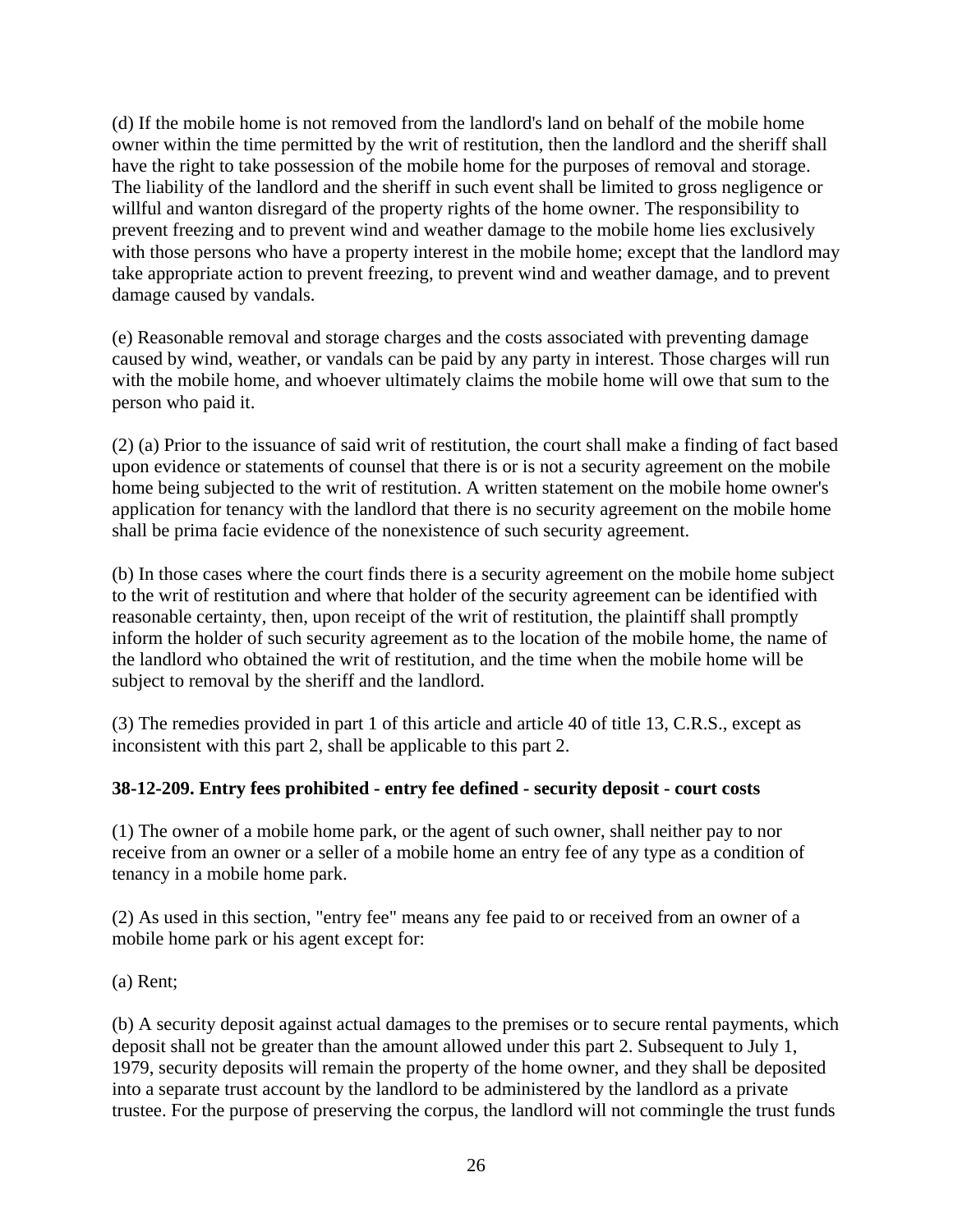with other money, but he is permitted to keep the interest and profits thereon as his compensation for administering the trust account.

(c) Fees charged by any state, county, town, or city governmental agency;

(d) Utilities;

(e) Incidental reasonable charges for services actually performed by the mobile home park owner or his agent and agreed to in writing by the home owner.

(3) The trial judge may award court costs and attorney fees in any court action brought pursuant to any provision of this part 2 to the prevailing party upon finding that the prevailing party undertook the court action and legal representation for a legally sufficient reason and not for a dilatory or unfounded cause.

(4) The management or the resident may bring a civil action for violation of the rental agreement or any provision of this part 2 in the appropriate court of the county in which the park is located. Either party may recover actual damages or, the court may in its discretion award such equitable relief as it deems necessary, including the enjoining of either party from further violations.

#### **38-12-210. Closed parks prohibited**

(1) The owner of a mobile home park or his agent shall not require as a condition of tenancy in a mobile home park that the prospective home owner has purchased a mobile home from any particular seller or from any one of a particular group of sellers.

(2) Such owner or agent shall not give any special preference in renting to a prospective home owner who has purchased a mobile home from a particular seller.

(3) A seller of mobile homes shall not require as a condition of sale that a purchaser locate in a particular mobile home park or in any one of a particular group of mobile home parks.

(4) The owner or operator of a mobile home park shall treat all persons equally in renting or leasing available space. Notwithstanding the foregoing, nothing in this subsection (4) shall be construed to preclude owners and operators of mobile home parks from providing housing for older persons as defined in section 24-34-502 (7) (b), C.R.S.

#### **38-12-211. Selling fees prohibited**

The owner of a mobile home park or his agent shall not require payment of any type of selling fee or transfer fee by either a home owner in the park wishing to sell his mobile home to another party or by any party wishing to buy a mobile home from a home owner in the park as a condition of tenancy in a mobile home park for the prospective buyer. This section shall in no way prevent the owner of a mobile home park or his agent from applying the normal park standards to prospective buyers before granting or denying tenancy or from charging a reasonable selling fee or transfer fee for services actually performed and agreed to in writing by the home owner. Nothing in this section shall be construed to affect the rent charged. The owner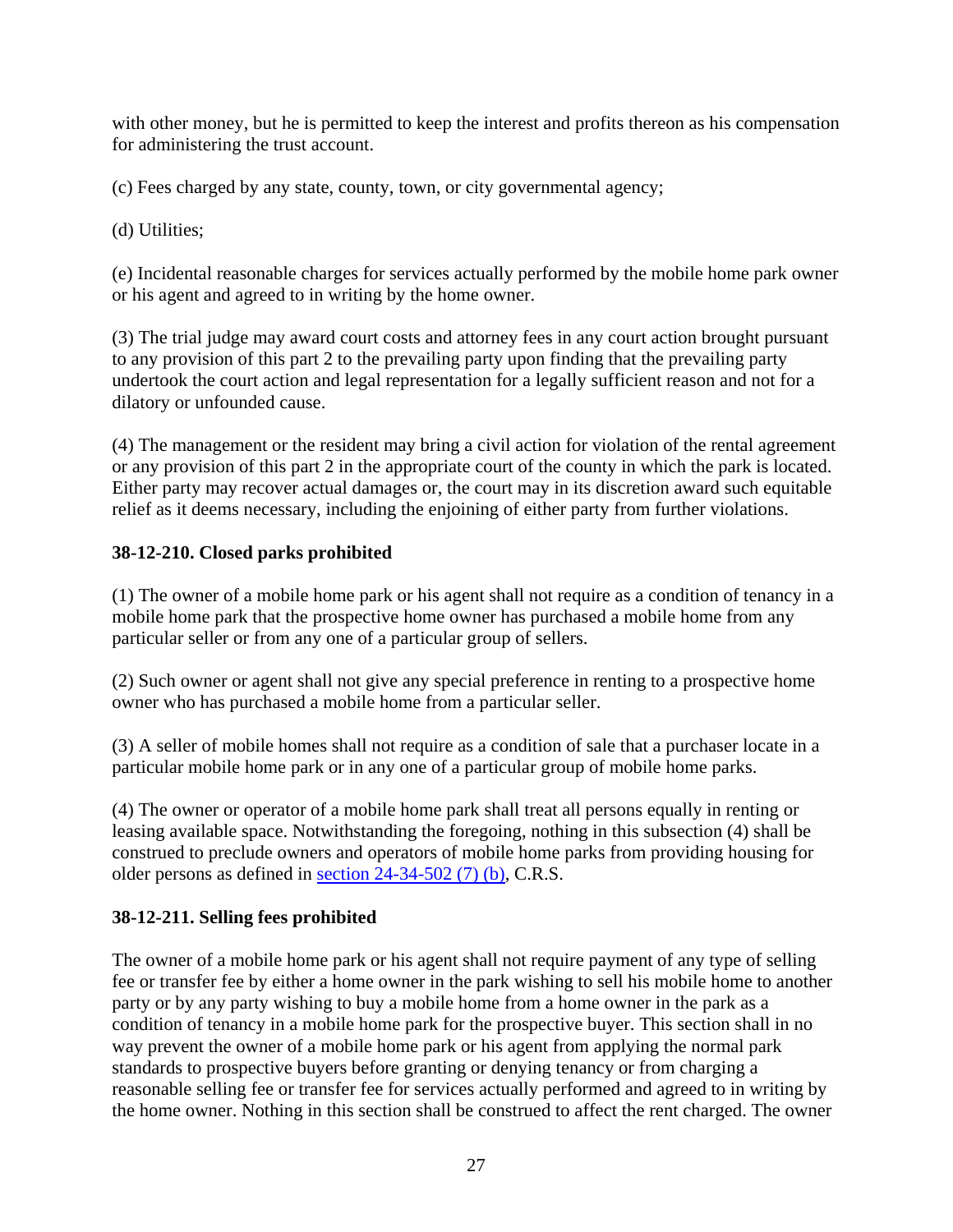of a mobile home shall have the right to place a "for sale" sign on or in his mobile home. The size, placement, and character of such signs shall be subject to reasonable rules and regulations of the mobile home park.

#### **38-12-212. Certain types of landlord-seller agreements prohibited**

A seller of mobile homes shall not pay or offer cash or other consideration to the owner of a mobile home park or his agent for the purpose of reserving spaces or otherwise inducing acceptance of one or more mobile homes in a mobile home park.

#### **38-12-212.3. Responsibilities of landlord - acts prohibited**

(1) (a) Except as otherwise provided in this section, a landlord shall be responsible for and pay the cost of the maintenance and repair of:

(I) Any sewer lines, water lines, utility service lines, or related connections owned and provided by the landlord to the utility pedestal or pad space for a mobile home sited in the park; and

(II) Any accessory buildings or structures, including, but not limited to, sheds and carports, owned by the landlord and provided for the use of the residents; and

(III) The premises as defined in section 38-12-201.5 (5).

(b) Any landlord who fails to maintain or repair the items delineated in paragraph (a) of this subsection (1) shall be responsible for and pay the cost of repairing any damage to a mobile home which results from such failure. The landlord shall ensure that all plumbing lines and connections owned and provided by the landlord to the utility pedestal or pad space for each mobile home in the mobile home park have plumbing that conformed to applicable law in effect at the time the plumbing was installed and that is maintained in good working order and running water and reasonable amounts of water at all times furnished to the utility pedestal or pad space and shall ensure that each pad space is connected to a sewage disposal system approved under applicable law; except that these conditions need not be met if:

(I) A mobile home is individually metered and the tenant occupying the mobile home fails to pay for water services;

(II) The local government in which the mobile home park is situated shuts off water service to a mobile home for any reason;

(III) Weather conditions present a likelihood that water pipes will freeze, water pipes to a mobile home are wrapped in heated pipe tape, and the utility company has shut off electrical service to a mobile home for any reason or the heat tape malfunctions for any reason; or

(IV) Running water is not available for any other reason outside the landlord's control.

(c) The landlord shall give a minimum of two days' notice to a mobile home owner if the water service will be disrupted for planned maintenance. The landlord shall attempt to give a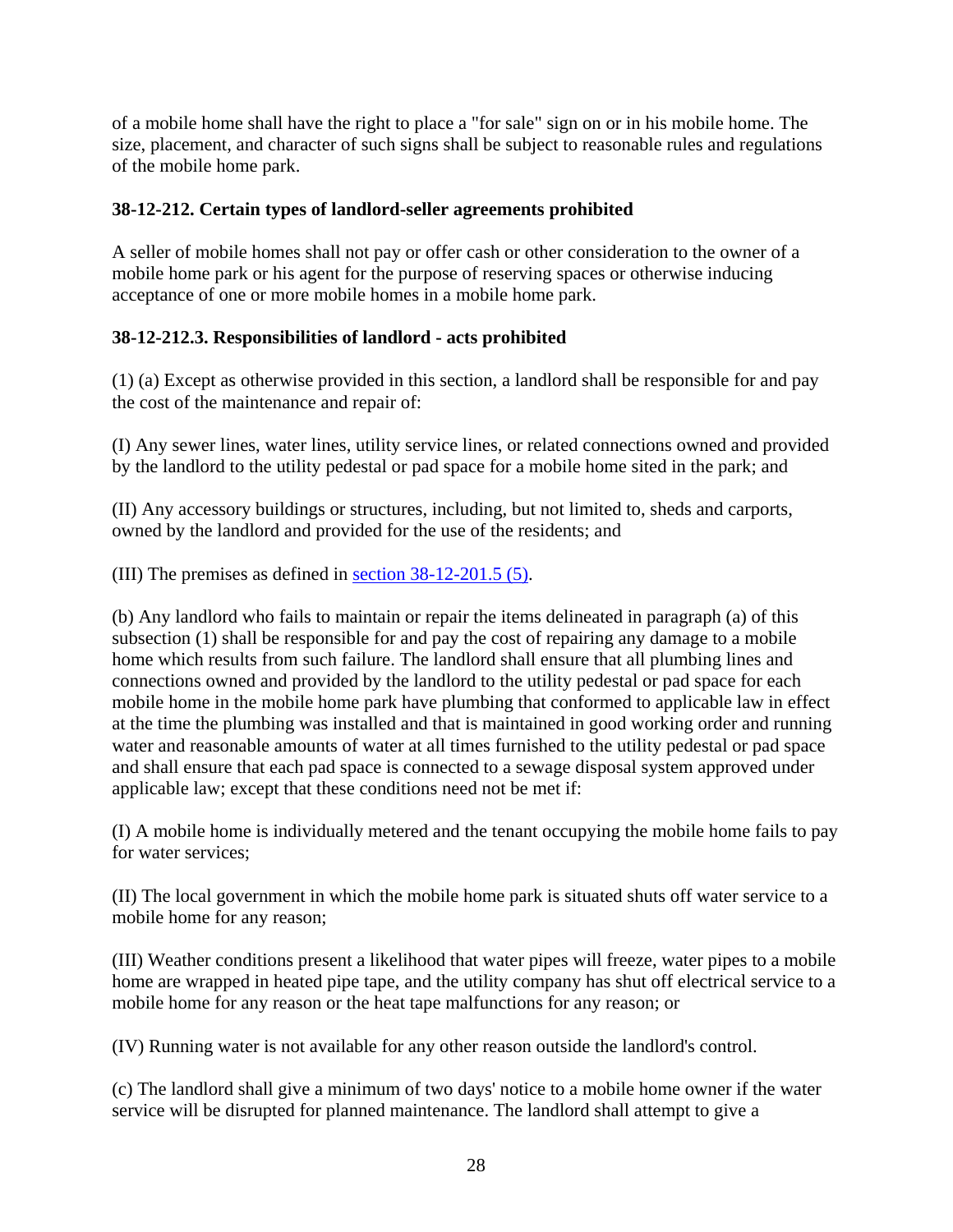reasonable amount of notice to home owners if water service is to be disrupted for any other reasons unless conditions are such that providing the notice would result in property damage, health, or safety concerns or when conditions otherwise require emergency repair.

(2) No landlord shall require a resident to assume the responsibilities outlined in subsection (1) of this section as a condition of tenancy in the mobile home park.

(3) Nothing in this section shall be construed as:

(a) Limiting the liability of a resident for the cost of repairing any damage caused by such resident to the landlord's property or other property located in the park; or

(b) Restricting a landlord or his agent or a property manager from requiring a resident to comply with reasonable rules and regulations or terms of the rental agreement and any covenants binding upon the landlord or resident, including covenants running with the land which pertain to the cleanliness of such resident's lot and routine lawn and yard maintenance, exclusive of major landscaping projects.

#### **38-12-212.7. Landlord utilities account**

(1) Whenever a landlord contracts with a utility for service to be provided to a resident, the usage of which is to be measured by a master meter or other composite measurement device, such landlord shall remit to the utility all moneys collected from each resident as payment for the resident's share of the charges for such utility service within forty-five days of the landlord's receipt of payment.

(2) If a landlord fails to timely remit utility moneys collected from residents as required by subsection (1) of this section, such utility may, after written demand therefor is served upon the landlord, require the landlord to deposit an amount equal to the average daily charge for the usage of such utility service for the preceding twelve months multiplied by the sum of ninety.

(3) Any utility which prevails in an action brought to enforce the provisions of this section shall be entitled to an award of its reasonable attorney fees and court costs.

#### **38-12-213. Rental agreement - disclosure of terms in writing**

(1) The terms and conditions of a tenancy must be adequately disclosed in writing in a rental agreement by the management to any prospective home owner prior to the rental or occupancy of a mobile home space or lot. Said disclosures shall include:

(a) The term of the tenancy and the amount of rent therefor, subject to the requirements of subsection (4) of this section;

(b) The day rental payment is due and payable;

(c) The day when unpaid rent shall be considered in default;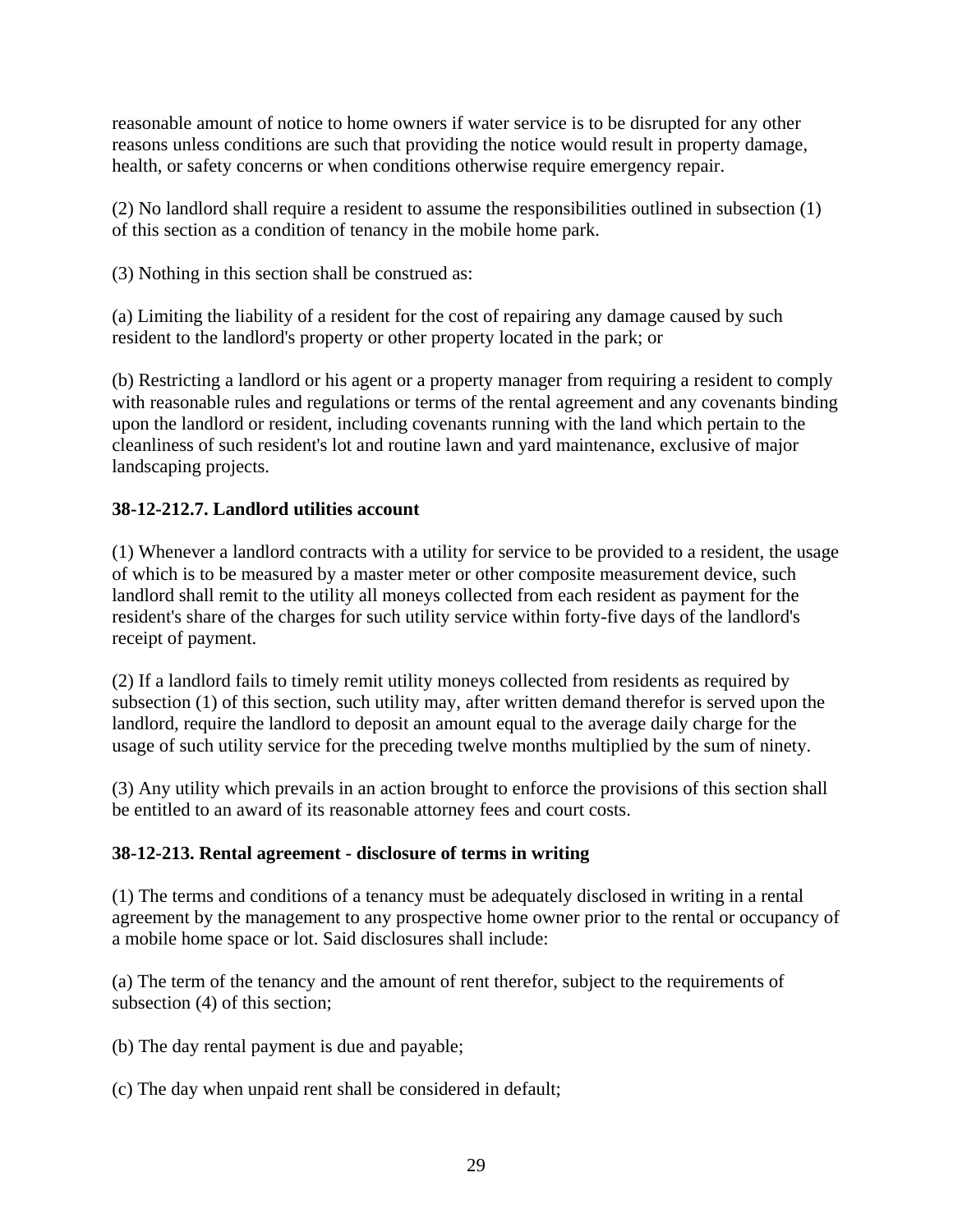(d) The rules and regulations of the park then in effect;

(e) The name and mailing address where a manager's decision can be appealed;

(f) All charges to the home owner other than rent.

(2) Said rental agreement shall be signed by both the management and the home owner, and each party shall receive a copy thereof.

(3) The management and the home owner may include in a rental agreement terms and conditions not prohibited by this part 2.

(4) The terms of tenancy shall be specified in a written rental agreement subject to the following conditions:

(a) The standard rental agreement shall be for a month-to-month tenancy.

(b) Upon written request by the home owner to the landlord, the landlord shall allow a rental agreement for a fixed tenancy of not less than one year if the home owner is current on all rent payments and is not in violation of the terms of the then-current rental agreement; except that an initial rental agreement for a fixed tenancy may be for less than one year in order to ensure conformity with a standard anniversary date. A landlord shall not evict or otherwise penalize a home owner for requesting a rental agreement for a fixed period.

(c) A landlord may, in the landlord's discretion, allow a lease for a fixed period of longer than one year. In such circumstances, the requirements of paragraphs (a) and (b) of this subsection (4) shall not apply.

#### **38-12-214. Rules and regulations**

(1) The management shall adopt written rules and regulations concerning all home owners' use and occupancy of the premises. Such rules and regulations are enforceable against a home owner only if:

(a) Their purpose is to promote the convenience, safety, or welfare of the home owners, protect and preserve the premises from abusive use, or make a fair distribution of services and facilities held out for the home owners generally;

(b) They are reasonably related to the purpose for which they are adopted;

(c) They are not retaliatory or discriminatory in nature;

(d) They are sufficiently explicit in prohibition, direction, or limitation of the home owner's conduct to fairly inform him of what he must or must not do to comply.

#### **38-12-215. New developments and parks - rental of sites to dealers authorized**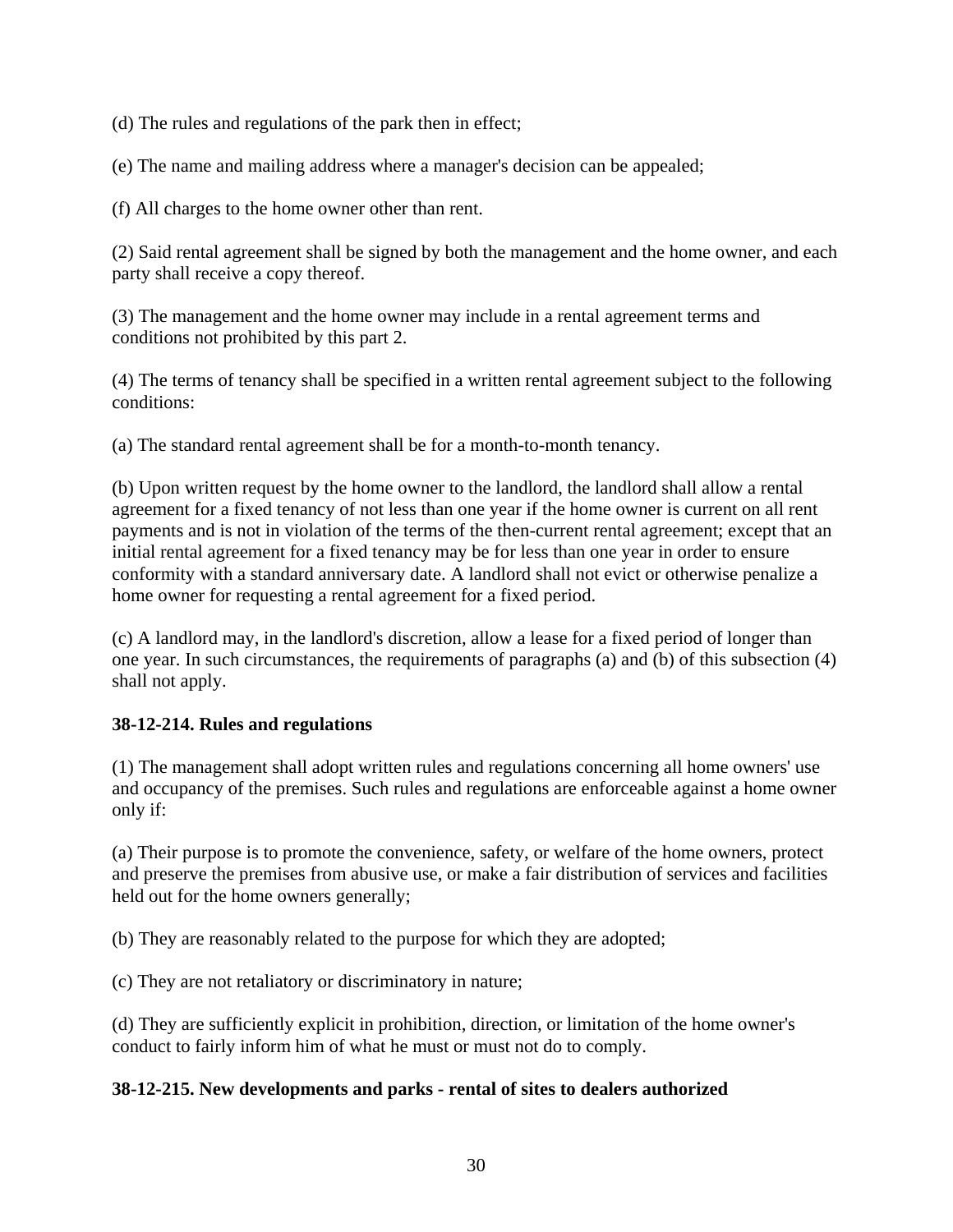(1) The management of a new mobile home park or manufactured housing community development may require as a condition of leasing a mobile home site or manufactured home site for the first time such site is offered for lease that the prospective lessee has purchased a mobile home or manufactured home from a particular seller or from any one of a particular group of sellers.

(2) A licensed mobile home dealer or a manufactured home dealer may, by contract with the management of a new mobile home park or manufactured housing community development, be granted the exclusive right to first-time rental of one or more mobile home sites or manufactured home sites.

#### **38-12-216. Mediation, when permitted - court actions**

(1) In any controversy between the management and a home owner of a mobile home park arising out of the provisions of this part 2, except for the nonpayment of rent or in cases in which the health or safety of other home owners is in imminent danger, such controversy may be submitted to mediation by either party prior to the filing of a forcible entry and detainer lawsuit upon agreement of the parties.

(2) The agreement, if one is reached, shall be presented to the court as a stipulation. Either party to the mediation may terminate the mediation process at any time without prejudice.

(3) If either party subsequently violates the stipulation, the other party may apply immediately to the court for relief.

#### **38-12-217. Notice of sale of mobile home park - notice of change in use**

(1) (a) The mobile home park owner shall notify the owners of all mobile homes in the park and the municipality in which the park is situated or, if none, the county in which the park is situated of his or her intent to change the use of the land comprising the park or to sell the park pursuant to paragraph (b) or (c) of this subsection (1), as applicable.

(b) If the mobile home park owner intends to sell the park, the notification shall be made only once for any particular contract to sell or trade and shall be by written notice mailed to each mobile home owner at the address shown on the rental agreement with the mobile home park owner at least ten days prior to the first scheduled closing for the sale or trade.

(c) If the mobile home park owner intends to change the use of the land comprising the mobile home park, the mobile home park owner shall give written notice to each mobile home owner at least one hundred eighty days before the change in use will occur. The mobile home park owner shall mail the written notice to each mobile home owner at the address shown on the rental agreement with the mobile home park owner.

(2) The provisions of paragraph (b) of subsection (1) of this section shall not apply to the sale of a mobile home park when such sale occurs between members of an immediate family, related business entities, members and managers of a limited liability company, shareholders, officers, and directors in a corporation, trustees and beneficiaries of a trust, or partners and limited